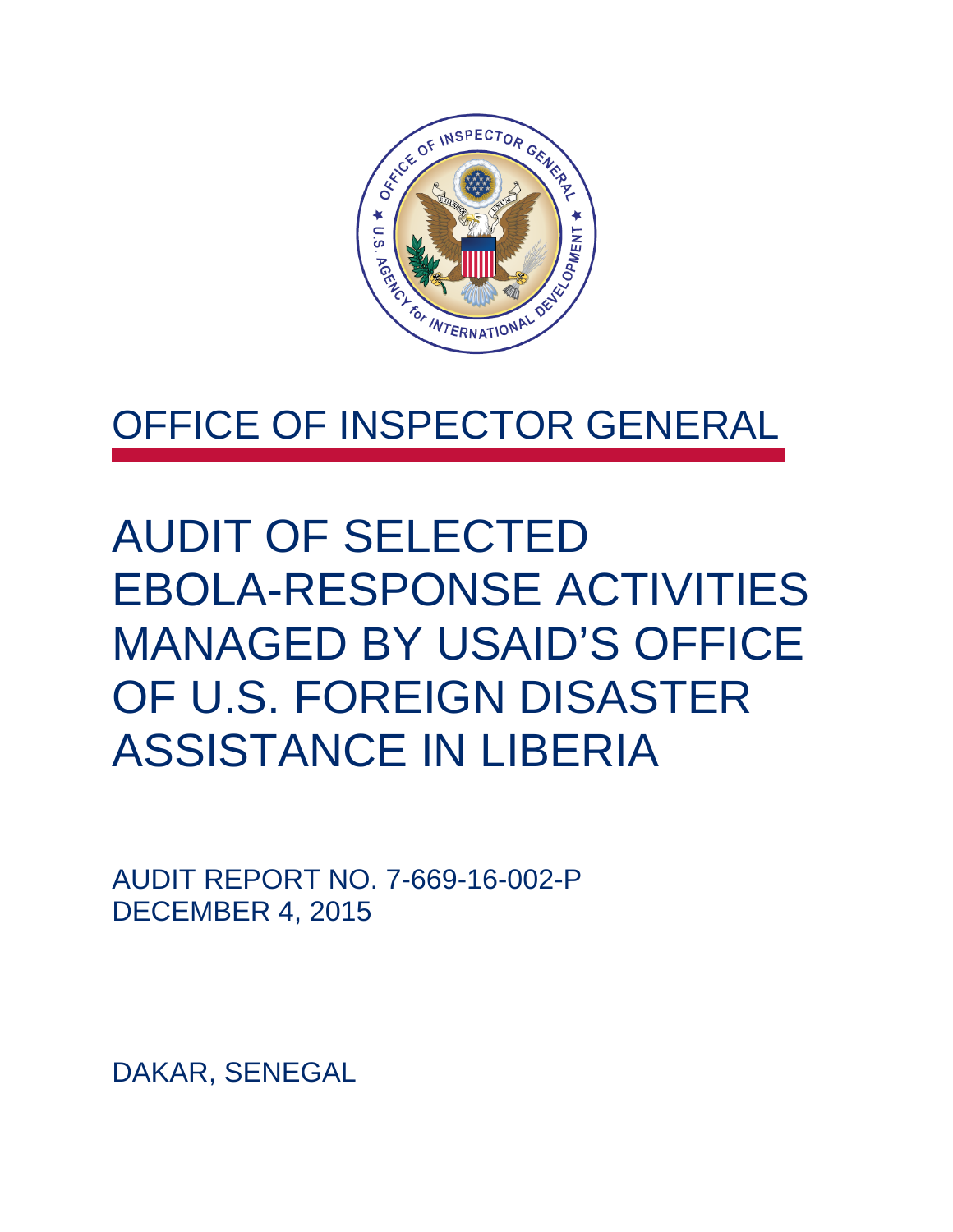

#### *Office of Inspector General*

December 4, 2015

#### **MEMORANDUM**

**TO:** USAID/OFDA Director, Jeremy Konyndyk

- **FROM:** Regional Inspector General/Dakar, Abdoulaye Gueye /s/
- **SUBJECT:** Audit of Selected Ebola-Response Activities Managed by USAID's Office of U.S. Foreign Disaster Assistance in Liberia (Report No. 7-669-16-002-P)

This memorandum transmits our final report on the subject audit. We have considered your comments on the draft report and included them in Appendix II.

The final report contains seven recommendations to improve the management of your office's Ebola response activities in Liberia. In comments on the draft report, your office agreed with all seven recommendations. Having evaluated the comments, we acknowledge your management decisions on all of them and final action on Recommendation 2. We disagree with the decisions on Recommendations 2 and 3.

Please coordinate final action on Recommendations 1, 3, 4, 5, 6, and 7 with the Audit Performance and Compliance Division in the Office of the Chief Financial Officer.

Thank you for the cooperation and courtesy extended to the audit team during this audit.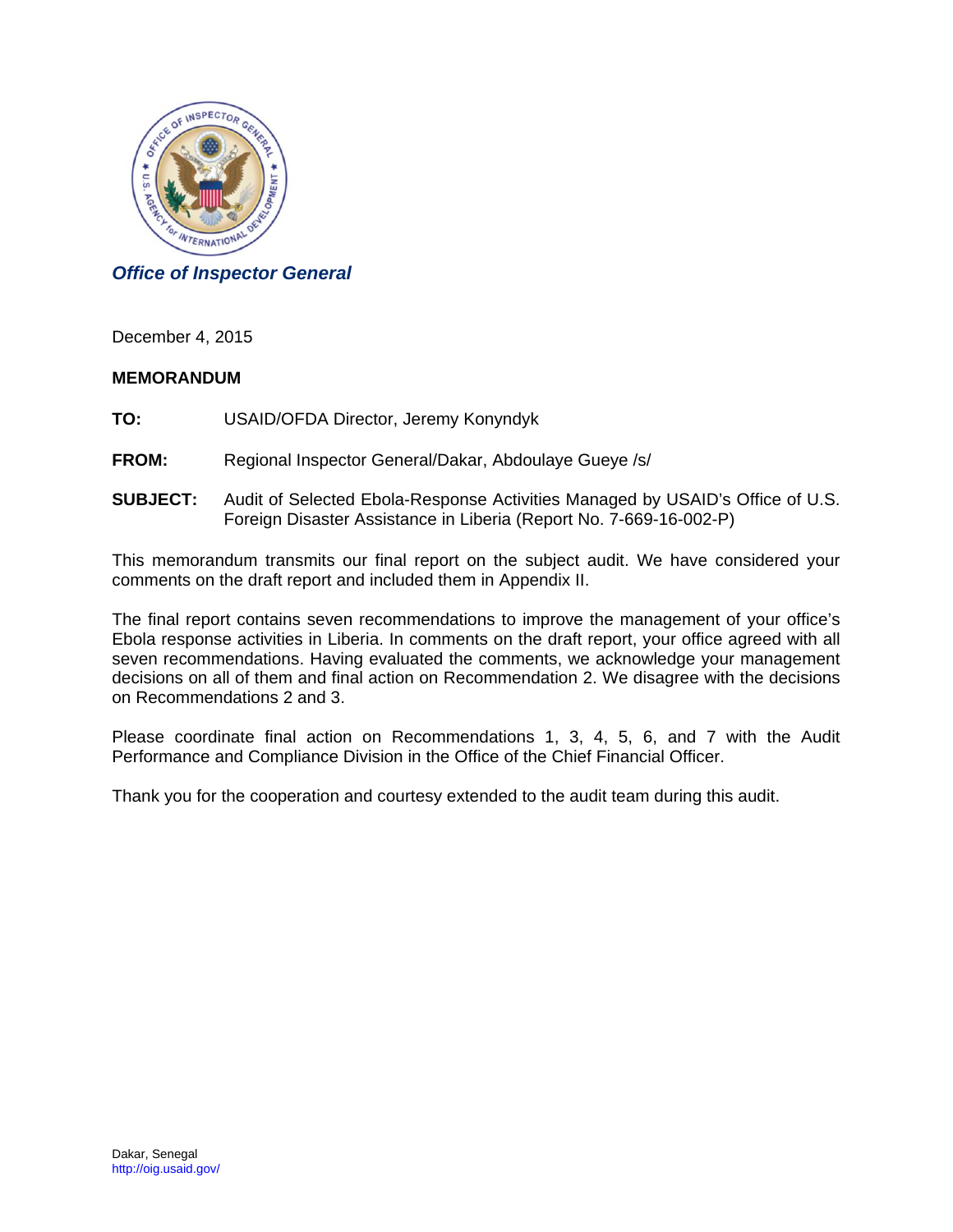# **CONTENTS**

| Office Lacked Adequate Performance Measures Given the                            |  |
|----------------------------------------------------------------------------------|--|
| Implementer Did Not Have Sufficient Controls Over Salary                         |  |
| Office Did Not Document Program Monitoring or Verify                             |  |
|                                                                                  |  |
| Program Did Not Start to Develop Transition Plans for Disposing of Key Assets 10 |  |
|                                                                                  |  |
|                                                                                  |  |
|                                                                                  |  |
|                                                                                  |  |

#### **Abbreviations**

The following abbreviations appear in this report:

- ADS Automated Directives System
- AOR agreement officer's representative
- CDC Centers for Disease Control and Prevention
- DART Disaster Assistance Response Team<br>OFDA Office of U.S. Foreign Disaster Assista
- OFDA Office of U.S. Foreign Disaster Assistance
- RIG Regional Inspector General<br>SOP standard operating procedur
- standard operating procedure
- WHO World Health Organization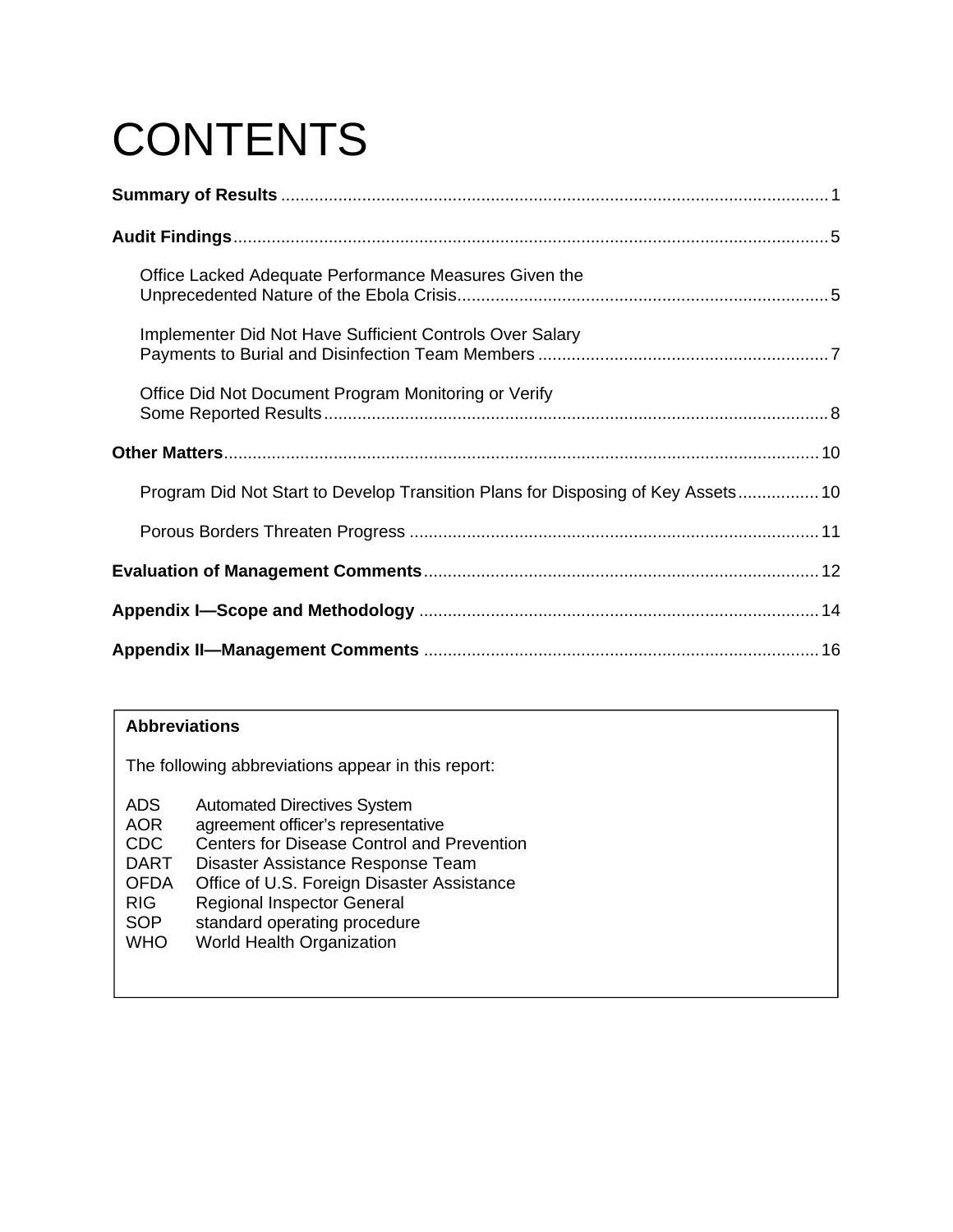# SUMMARY OF RESULTS

The 2014 outbreak of Ebola virus disease originating in Guinea was the first documented case in West Africa and the largest Ebola outbreak ever recorded. Ebola first appeared in 1976 with concurrent outbreaks in Sudan and the Democratic Republic of the Congo. Whereas those outbreaks resulted in fewer than 450 deaths, the World Health Organization (WHO) reported more than 10,000 Ebola-related deaths principally in Sierra Leone, Liberia, and Guinea as of March 22, 2015.

On August 4, 2014, USAID's Office of U.S. Foreign Disaster Assistance (OFDA) activated a Disaster Assistance Response Team (DART) to coordinate the U.S. Government's Ebola response activities in West Africa and a Washington-based Response Management Team to support the DART administratively.

The first priority of the U.S. Government's Ebola response strategy was to control the outbreak. Control activities fall into seven categories: (1) humanitarian coordination; (2) case management;<sup>1</sup> (3) surveillance and epidemiology;<sup>2</sup> (4) restoration of essential health services; (5) social mobilization and communications;<sup>3</sup> (6) logistics; and (7) recovery, resilience, and transition.

To carry out some of these activities, OFDA awarded Global Communities a 4-month grant for \$758,864 on August 22, 2014, to implement the Assisting Liberians with Education to Reduce Transmissions Program. Four modifications extended the award through October 21, 2015, and increased the total amount to \$32.1 million (OFDA signed the fourth modification after fieldwork ended and planned to extend the program into 2016 with a fifth modification). The objective of the program was to promote community preparedness for and responsiveness to exposure to Ebola in Liberia through community engagement focused on case management and social mobilization and communications. Additionally, the program conducted some contact-tracing<sup>4</sup> activities, which spanned both case management and surveillance and epidemiology.

The Regional Inspector General/Dakar (RIG/Dakar) conducted this audit to determine whether USAID/OFDA was achieving its intended results through effective social mobilization, case detection, and case management. Drawing on observations of activities in the field and discussions with various people involved in and affected by the response, the audit team found that social mobilization and case management were contributing to the success of Liberia's overall Ebola response. However, since case detection was a minor component of the program compared with the other two, we did not review it.

According to those we spoke with, case management and social mobilization worked because efforts were of sufficient scale and outreach workers had established relationships with leaders in the affected communities. The program trained and supported 52 burial teams covering all 15 counties of Liberia. Through interviews with Government of Liberia officials, traditional leaders,

<sup>&</sup>lt;sup>1</sup> The safe management of suspected, probable, and confirmed Ebola cases.<br><sup>2</sup> The study of discose insidence, distribution, and control in a population.

<sup>&</sup>lt;sup>2</sup> The study of disease incidence, distribution, and control in a population.<br><sup>3</sup> The use of communications to promote Ebola awareness, behavior change (i.e. changing burial practices,

and not eating bush meat), and support for Ebola-response activities.<br><sup>4</sup> Contact tracing is the identification and follow-up of those who may have come into contact with an infected person.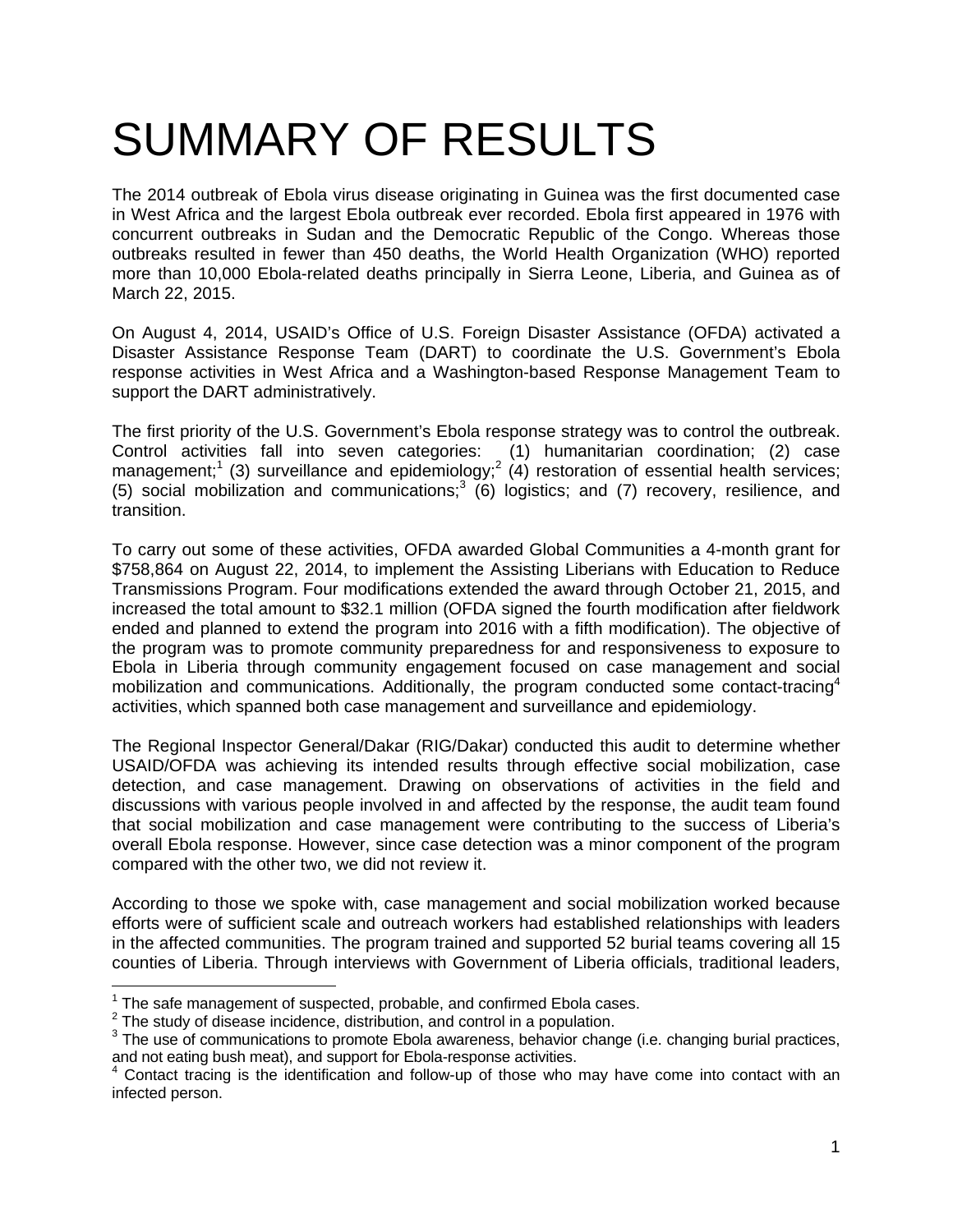element in reducing the number of Ebola cases. and staff from WHO and the Centers for Disease Control and Prevention (CDC) and from observations made in three counties, we determined that the burial teams were an important

Social mobilization was especially important. Burial team members and others told us the program's efforts to raise awareness of Ebola among county leaders convinced the population to take Ebola seriously. Only after the traditional leaders explained the need for safe burials did the people allow the burial teams to collect bodies. In Lofa and Grand Cape Mount counties, outreach was particularly successful. It enabled traditional chiefs to convince people that Ebola was real and that they should suspend traditional burial practices. Having worked in Liberia for more than 10 years, Global Communities staff had longstanding relationships with community members in Lofa, Nimba, and Bong counties, and these relationships helped establish trust.

Because it was achieving results, USAID/OFDA expanded the program to support contact tracing in select regions, and ambulance teams to remove sick people from communities. It also supported the development of the Disco Hill safe burial site, shown below, which made it possible to end the unpopular mandatory cremation policy instituted in Montserrado County.



**At the Disco Hill safe burial site in Margibi, Liberia, graves are in neat and dignified rows. (Photo by RIG/Dakar, March 2015)** 

These and other USAID-supported efforts played a role in the sharp drop in cases in Liberia, shown in the figure on the next page. The decline was especially impressive compared with those in Guinea and Sierra Leone. According to a WHO Ebola Situation Report, for the week ending March 1, 2015, Liberia reported no new cases of Ebola, while Guinea and Sierra Leone reported 51 and 81 new cases, respectively. Still, vigilance and persistence have been required as the virus has resurged. After 3 weeks with no new reported cases, the March 22, 2015, situation report confirmed a new case in Liberia. And after WHO declared Liberia Ebola-free on May 9, 2015, another case emerged at the end of June.

Nonetheless, the audit found the following problems that USAID/OFDA should address to improve program performance:

emergency for OFDA, one in which it was responding *during*, not after, the crisis.<br>2 OFDA lacked adequate performance measures given the unprecedented nature of the Ebola crisis (page 5). The 2014 Ebola crisis, the largest in history, was a new kind of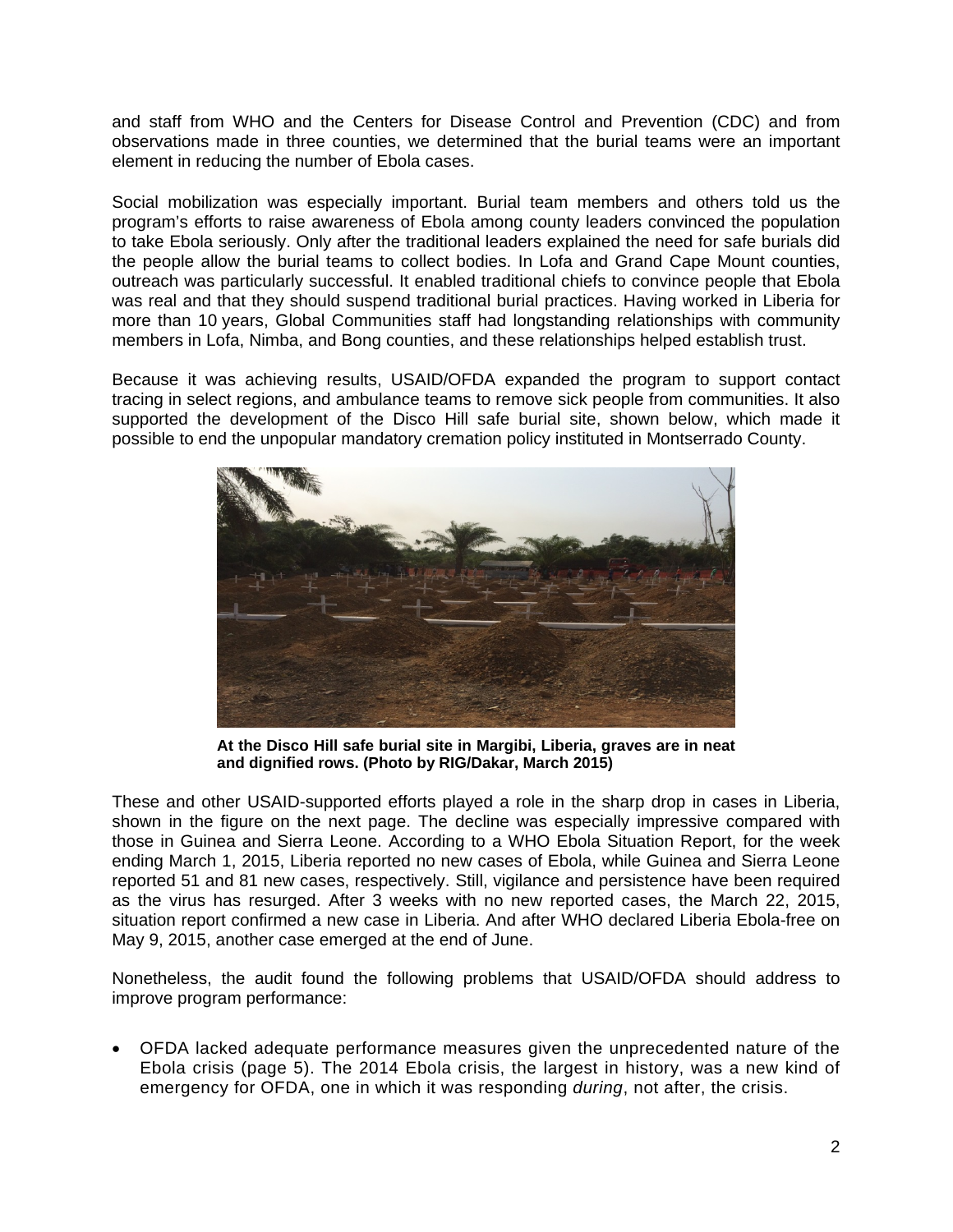



**Source:** WHO Ebola Situation Report for the week ending March 22, 2015.

 The circumstances made measuring performance a challenge. Performance indicators lacked relevance, validity, and targets, complicating monitoring.

- The implementer did not have sufficient controls over salary payments to burial and disinfection team members (page 7). Using cash to pay workers who don't have identification cards is risky. The implementer estimated that it had paid nearly \$1.5 million in cash to health-care workers.
- (page 8). Although USAID officials in Liberia had regular contact with the implementer via site visits, they did not document the visits. In addition, some reported results were inaccurate. USAID/OFDA did not document program monitoring or verify some reported results

The audit identified two other matters:

- valued at \$6 million. Moreover, they had not formalized a handover plan for the Disco Hill burial site could fall into disrepair. The program did not start to develop transition plans for disposing of key assets (page 10). Implementer and OFDA officials had not developed a plan for disposing of program vehicles site. Without transition plans, the value remaining in the vehicles could be wasted, and the burial
- Porous borders threaten progress (page 11). As Liberia approached Ebola-free status, cases were still present in neighboring Sierra Leone and Guinea. Liberian border officials said they couldn't monitor the many unofficial or illegal border crossings connecting these countries. USAID/OFDA signed a fourth modification addressing border surveillance after audit fieldwork.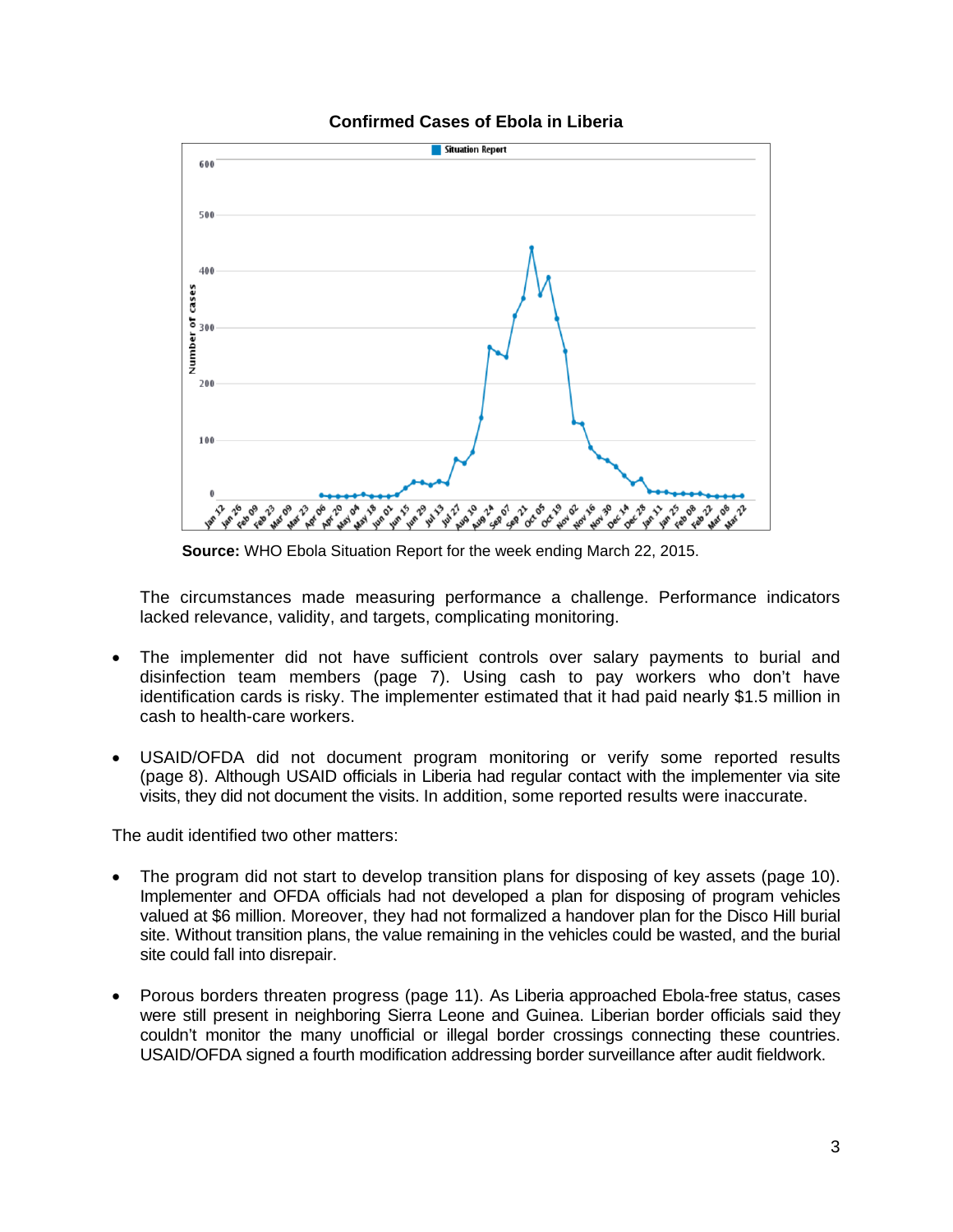To improve program performance, we recommend that USAID/OFDA:

- 1. Implement procedures to identify, include in its standard set, and monitor performance indicators that measure effectiveness in responding to a pandemic (page 7).
- 2. In coordination with Global Communities, implement procedures to identify and monitor performance indicators that measure program effectiveness (page 7).
- 3. In coordination with Global Communities, implement procedures to improve controls over payments to burial and disinfection team members by depositing salaries directly in bank accounts when possible or confirming team members' identities with identification cards (page 7).
- 4. Implement standard operating procedures for rotating DART members to transfer program information. These procedures should include documenting site visits and all other efforts to verify program activity (page 9).
- 5. In coordination with Global Communities, implement procedures to verify that reported results are accurate (page 9).
- 6. In coordination with Global Communities, document a disposition plan for the transfer of vehicles purchased by the program (page 10).
- 7. In coordination with Global Communities and the Government of Liberia, document a transition plan for the transfer and management of the Disco Hill burial site prior to program completion (page 10).

evaluation of them starts on page 12. Detailed findings appear in the following section, and the scope and methodology appear in Appendix I. Management comments are included in their entirety in Appendix II, and our evaluation of them starts on page 12. 4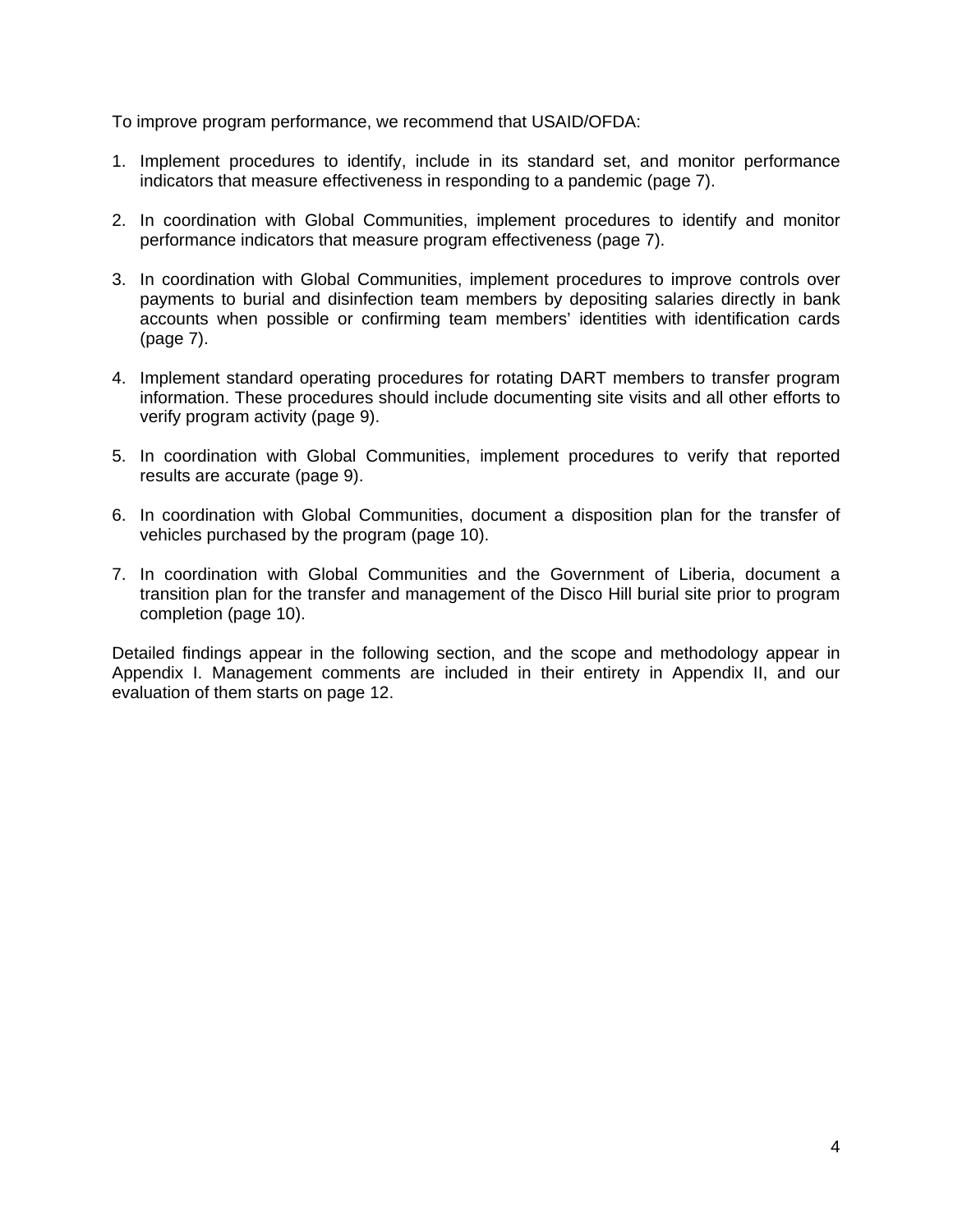# AUDIT FINDINGS

### **Office Lacked Adequate Performance Measures Given the Unprecedented Nature of the Ebola Crisis**

 supporting burial teams and engaging with traditional leaders, then getting vehicles so burial teams could quickly remove bodies, and then developing a burial site. According to DART members, unlike most disasters that OFDA responds to—earthquakes, floods, and the like—Ebola is an ongoing crisis. Responding to it requires flexibility since facts on the ground keep changing. In Liberia this meant doing community outreach, then training and

 were operating there did not stay long. Fear of the virus was widespread. As OFDA began to respond to the Ebola crisis, few development implementers were in Liberia. According to DART members, when the Ebola outbreak hit Liberia, development organizations that

Global Communities was one of the few implementers still operating in Liberia at the time. The organization was working on a program called Improving Water Supply, Sanitation and Hygiene and had established relationships in three counties and some neighborhoods of Monrovia, promoting sanitary practices and water hygiene. In August 2014, following a surge in cases in July and just after the Liberian President had declared a state of emergency, USAID signed an award with Global Communities to implement the Assisting Liberians with Education to Reduce Transmissions Program.

 program, the implementer and OFDA agreed on activities that would help, but could not set targets for most of them or include measures of their effectiveness. Given the circumstances, applying USAID's Agency-wide guidelines for measuring performance was difficult. USAID requires performance indicators for measuring actual results compared with expected results. In particular, Automated Directives System (ADS) 203.3.4.3, "Project [Monitoring and Evaluation] Plan: Monitoring," states that baselines and targets must be established, and program indicators must allow staff to monitor results, including program goal and outputs. For this

for most of them or include measures of their effectiveness.<br>For this program, the purpose of performance indicators was to gauge how well communities responded to Ebola in Liberia through case management, case detection, and social mobilization.

However, the performance indicators did not allow decision makers to determine progress. In coordination with implementer and DART officials, the audit team judgmentally selected 10 of 18 performance indicators for review. Those selected were the best available to determine if the program had achieved desired results, but they lacked relevance, validity, or targets.

 **Relevance.** Six performance indicators measured only output, not the achievement of desired results. For example, the indicator *Number of community health workers trained and supported*, intended to measure the engagement of local leadership and communities in Ebola prevention education, was based on attendance at community meetings and dialogue sessions. A measure of the effects of the dialogue sessions on local leadership and communities would have been more relevant than attendance. Another indicator measured the number of burial teams in operation based on monthly salary payments to team members, instead of measuring the teams' efficiency.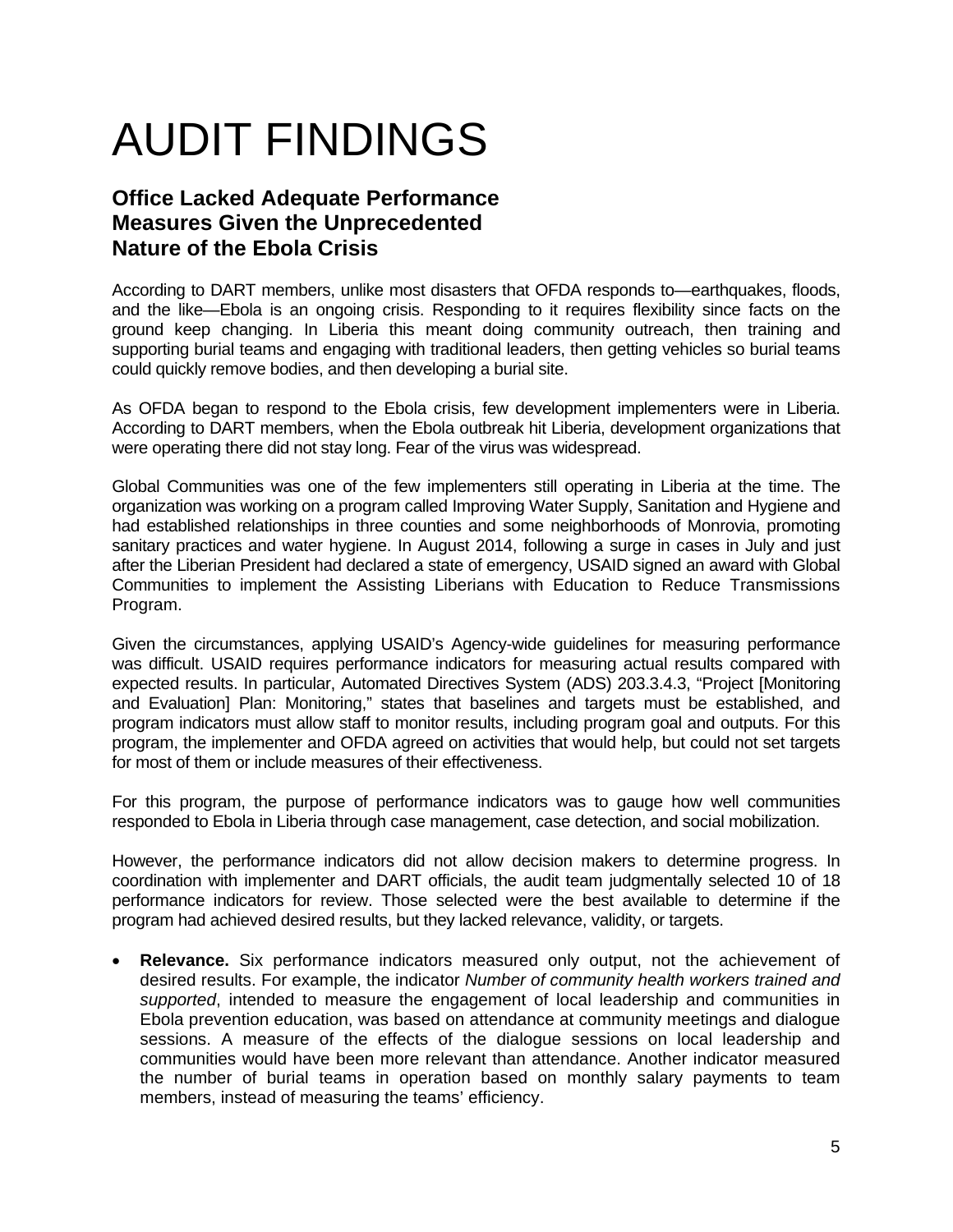burials completed more than 24 hours after death would have yielded results that are more **Validity.** Although three indicators had the potential to reveal progress toward the program objective, the way the implementer collected data reduced confidence in the reported results—for instance, on the indicator *Average percentage of total burials completed with a 24-hour countywide response time.* Global Communities staff used the date of death provided by the family of the deceased (say, 1:00 a.m. on September 6) and reported as completed within 24 hours any burials done by the following day (by 11:59 p.m. on September 7). Calculated in this way, the time could easily exceed 24 hours, extending to nearly 48 hours. Either using the number 48 in the wording of the indicator or not including precise.

mobilization. From discussions with both implementer and OFDA staff, the audit team learned that adjusting this indicator could yield other valuable information. First, calculating performance from the time of the call requesting burial rather than the date of death would have captured burial team's performance more precisely. Second, comparing the time of death to the time of the call for burial could provide indirect information on the effectiveness of social

In addition, the indicator to track *Number of families reporting satisfaction with public burial area* lacked a sound methodology. The implementer's second quarterly progress report stated that 100 percent of families of the 65 people buried at Disco Hill during the reporting period were satisfied. However, Global Communities staff assumed and reported satisfaction unless a family member made an unsolicited complaint. In addition, several of those buried at Disco Hill did not have family present the day of burial. While attempting to collect such information at the time of burial is sensitive, assuming that most families were satisfied is incorrect.

 **Targets**. Many indicators did not have targets to allow comparison of actual results with However, developing other performance indicators in tandem with this one—for example, Disco Hill-could have made clear whether results met expectations. expectations. Of the ten indicators selected for review, only four had targets. Admittedly, for some indicators targets would not have made sense. For instance, one tracked the number of burials at Disco Hill, and setting a target for burials would not likely reduce Ebola deaths. reporting on the percentage of people who died in Montserrado County and were buried at

According to DART staff, the program lacked adequate performance indicators because OFDA's standard indicators were not suited to a large public health response such as Ebola. Staff elaborated that OFDA has not traditionally responded to a sustained public health crisis of this magnitude, and Global Communities and OFDA officials had to generate indicators during the formulation of the award document. OFDA staff said that as program and Ebola efforts continue, they should be able to identify performance indicators that adequately measure progress toward desired results for this program and future public health responses on this scale.

As noted in the summary, the implementer contributed a great deal to results in case management and social mobilization. Yet without appropriate measures to determine whether the program achieved desired results, OFDA can't easily assess program performance to ensure the effectiveness of follow-up Ebola-response activities. Therefore, we make the following recommendations.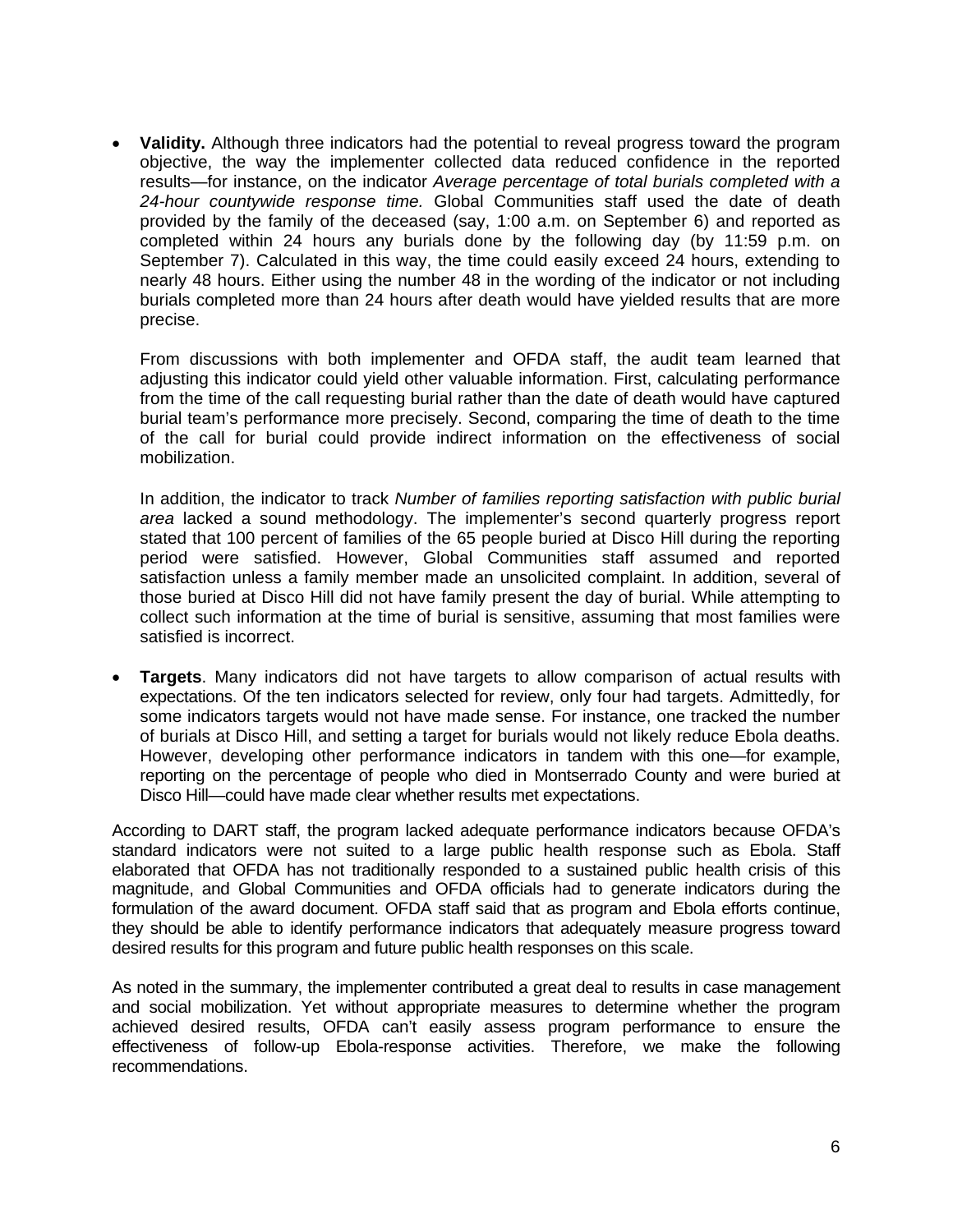*Recommendation 1. We recommend that USAID's Office of U.S. Foreign Disaster Assistance implement procedures to identify, include in its standard set, and monitor performance indicators that measure effectiveness in responding to a pandemic.* 

*Recommendation 2. We recommend that USAID's Office of U.S. Foreign Disaster Assistance, in coordination with Global Communities, implement procedures to identify and monitor performance indicators that measure program effectiveness.* 

#### **Implementer Did Not Have Sufficient Controls Over Salary Payments to Burial and Disinfection Team Members**

As noted in the grant, the implementer planned to manage and support burial and disinfection teams that carried out their duties safely and effectively in all 15 counties of Liberia. Doing so meant paying monthly salaries to each burial and disinfection team member. According to award documents, the implementer would establish a transparent and secure system that required payees to acknowledge receipt of payment. The award further stipulated that the implementer would use an electronic payment system.

 disinfection team leader, paid salaries to team members in cash. The team members then signed The implementer's payment system used to pay burial and disinfection teams monthly did not have sufficient controls. On the date of payment, an implementer official, observed by a burial or next to their names, indicating they had received payment. According to burial teams in three counties, team members did not have proof of identity documents such as national cards, voter cards, or driver's licenses to confirm identification. Implementer officials confirmed that members did not present identification at the time of payment. Rather, program officials relied on the team leader's knowledge of the team members.

 the transportation costs associated with getting to the nearest bank and bank charges. The The implementer had not established more controls because of the team members' circumstances. The implementer paid all burial and disinfection team members in cash, a high-risk form of payment, because most of them did not have bank accounts. Implementer and USAID/Liberia officials explained that banking services are not easily accessible in some parts of the country. While some team members could open a bank account if asked to, others would find this a hardship because of implementer paid team members without verifying their identities because, as team members, implementer officials, and information from USAID/Liberia corroborated, many Liberians do not have identification documents—national cards, voter cards, or driver's licenses.

According to the implementer, the total estimated value of payments to team members under the program was \$1.5 million. Paying salaries in cash without verifying identities is risky: a team member could collect his own salary and that of an absent member and sign for both, or team members could claim the program did not pay them. As a best practice to reduce the risk of fraud in another award, USAID/Liberia's Financial Management Office reimburses government workers only if they have a bank account. This added layer of control would mitigate the risk of improper or duplicate payment. Therefore, we make the following recommendation.

*Recommendation 3. We recommend that USAID's Office of U.S. Foreign Disaster Assistance, in coordination with Global Communities, implement procedures to improve controls over payments to burial and disinfection team members by depositing salaries*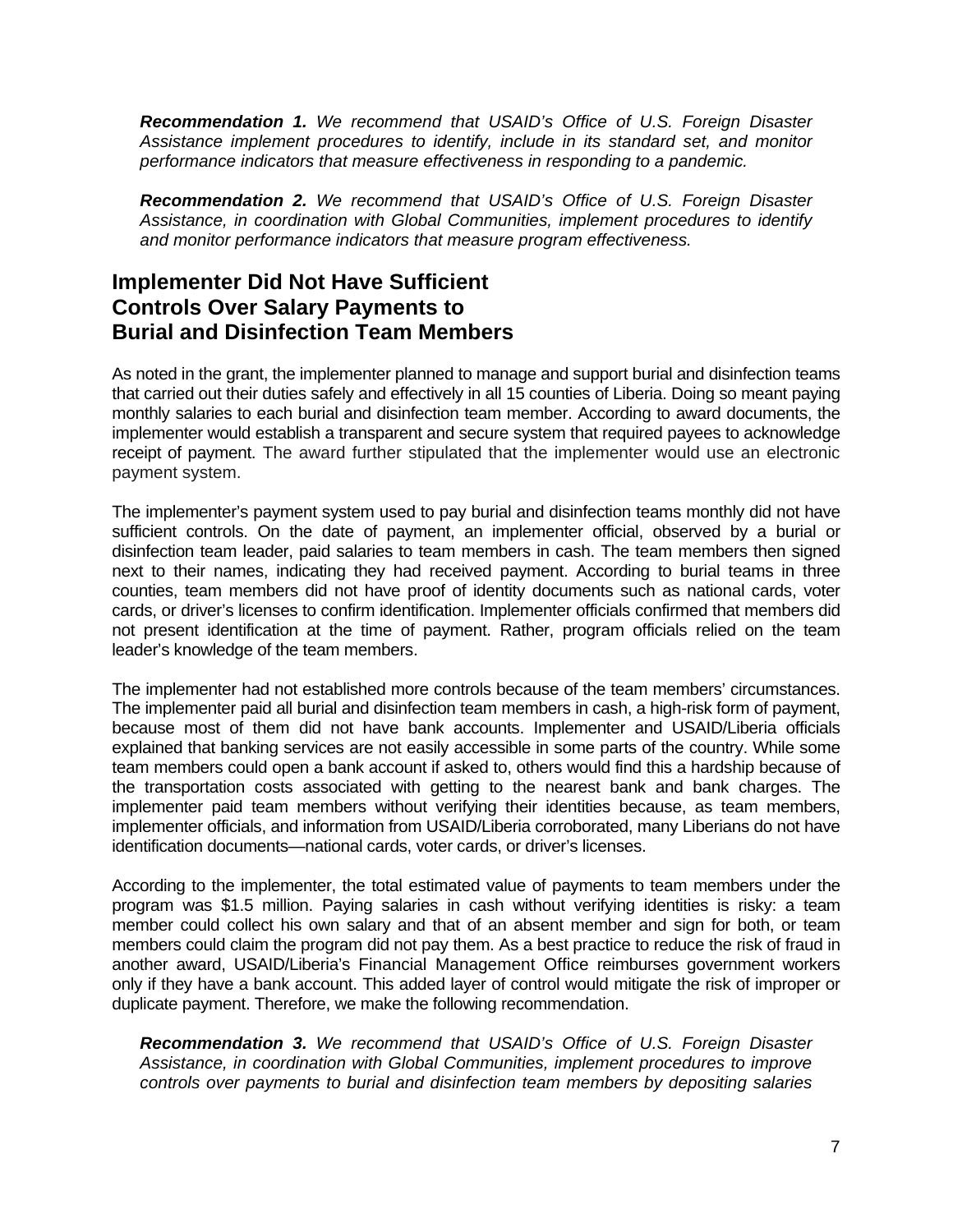*directly in bank accounts when possible or confirming team members' identities with identification cards.* 

### **Office Did Not Document Program Monitoring or Verify Some Reported Results**

The award document requires regular performance reporting by the implementer so that OFDA officials can monitor results. Furthermore, the designation letter for the agreement officer's representative (AOR) makes the AOR responsible for (1) monitoring recipient progress toward achieving program objectives, (2) verifying that activities funded by USAID conform to the terms and conditions of the award, and (3) documenting review and actions. Moreover, ADS 202.3.6, "Monitoring Quality and Timeliness of Key Outputs," emphasizes monitoring the quality of outputs produced by implementers. For OFDA-funded activities, the AOR and the DART should logically fulfill the monitoring role.

 Although the AOR and the DART in Liberia have regular contact with the implementer, and DART not verify the reported results, even on a sample basis, by reviewing supporting documents. members say they have done site visits to observe the activities firsthand, the audit team could not verify these monitoring efforts because they weren't documented. According to the AOR, he communicates regularly with the implementer, and the DART provides him with verbal updates on site visits. In addition, although DART members received the implementer's weekly reports, they did

DART members provided several reasons why they did not document monitoring or verify reported quarterly results:

- DARTs have traditionally been set up for short periods, assignments typically lasting around 6 weeks. With Ebola requiring a prolonged response, large numbers of teams and team members doing frequent rotations have prevented continuity. For instance, DART members said that from August 2014 to March 2015 there were five different deputies for planning.
- Those we spoke with were not aware of any standard operating procedures (SOPs) for transferring knowledge of implementer performance, such as site visit reports. According to OFDA officials in Washington, D.C., there are SOPs for knowledge transfer, but they are for the Response Management Team in Washington, D.C.
- constantly evolving. Verification of reported results was not an immediate priority since the Ebola crisis response was
- The DART manages many awards and tends to focus monitoring efforts on implementers that have difficulties carrying out programs.

Because neither the AOR nor the DART verified reported results, they did not catch some inaccuracies in reported results. Implementer officials acknowledged that the total reported for the *Number of community health workers trained and supported* indicator, 16,305 participants, included a double-counting error of 2,091 participants, meaning the second quarter's total was inflated by 14.7 percent.

The absence of SOPs to document monitoring activities performed by rotating DART members means that new members might lack information to make decisions about program direction and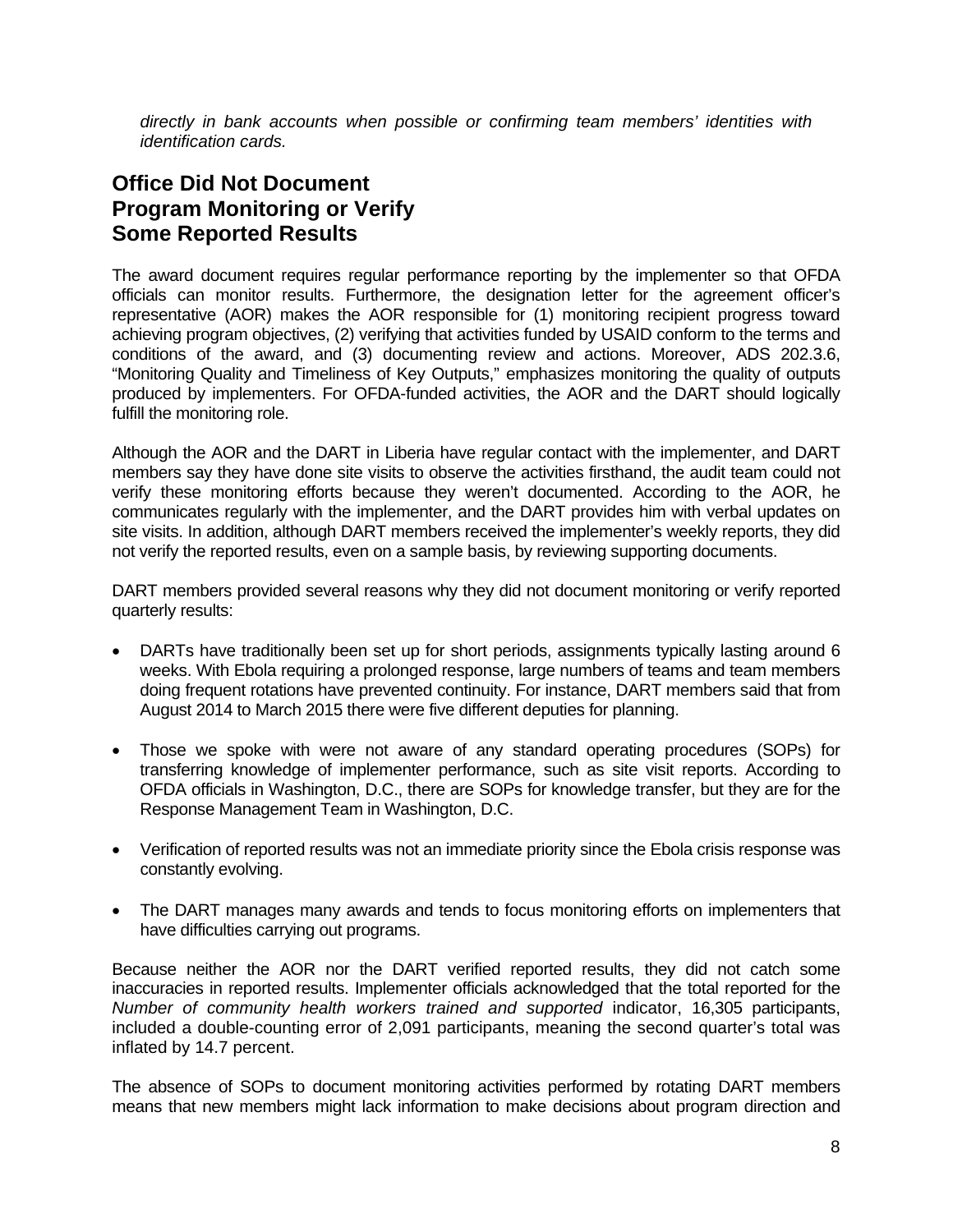decision makers might use incorrect results to assess program progress and achievements. OFDA operation. Similarly, if DART members don't verify reported results, at least on a sample basis, officials indicated a review of the SOPs is warranted, and the DART leader, who recognized teams are understaffed, said the DART plans to establish two field officer positions in Liberia to help with monitoring. Therefore, we make the following recommendations.

*Recommendation 4. We recommend that USAID's Office of U.S. Foreign Disaster Assistance implement standard operating procedures for rotating Disaster Assistance Response Team members to transfer program information. These procedures should include documenting site visits and all other efforts to verify program activity.* 

*Recommendation 5. We recommend that USAID's Office of U.S. Foreign Disaster Assistance, in coordination with Global Communities, implement procedures to verify that reported results are accurate.*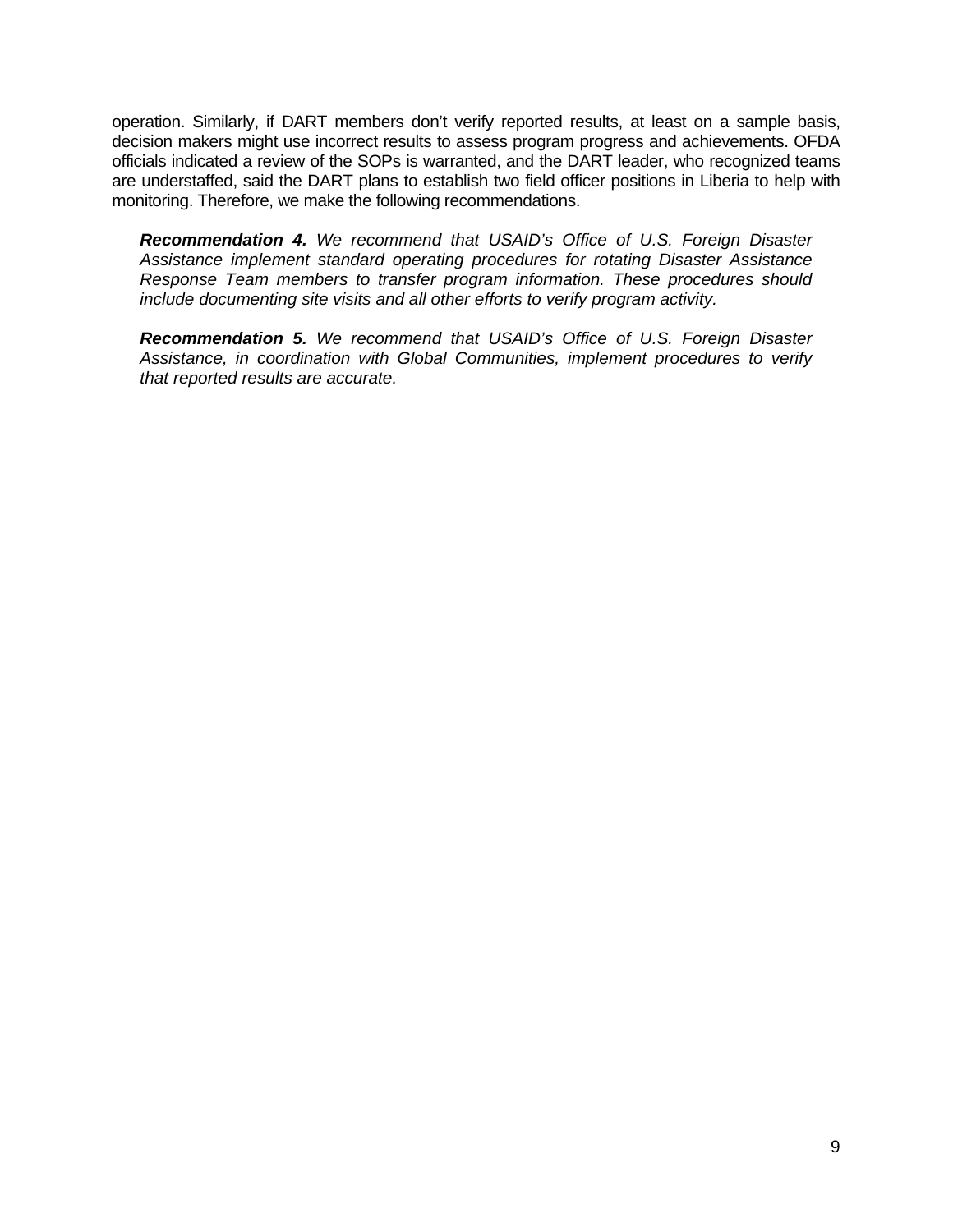# OTHER MATTERS

### **Program Did Not Start to Develop Transition Plans for Disposing of Key Assets**

 plan was specified, but the handover was to happen when conditions permitted a resumption of Award documents stated that the implementer and OFDA would develop transition and exit plans. The plans were to include the disposal of assets and the orderly handover of management of the safe burial site. The asset-transfer plan was to be developed in Month 5; no date for the handover normal operations. As of March 12, 2015, the implementer and OFDA officials had not started developing the plans.

 period ends, the vehicles will still be relatively new and provide years of use. The assets to transfer are vehicles. Early on, OFDA and implementer officials had agreed on the need to procure vehicles for burial, disinfection, and ambulance teams. Global Communities bought 163 vehicles valued at around \$6 million. Implementer officials and DART members considered transferring them to another USAID project or to the Government of Liberia. When the performance

 stabilize in Liberia, the program needs a transition or handover plan for selecting an entity with sufficient resources and managerial capacity and must give it time to train its staff. As for Disco Hill, the implementer has managed operations there since December 24, 2014. It is a visible achievement of the program and is known for operating well. As the Ebola crisis begins to

Although the program end date at the time of fieldwork (in March) was April 2015, Global Communities had not developed transition plans because its staff and OFDA officials had focused their resources on the Ebola response.

The vehicles purchased for program activities represented approximately one-third of the award total as of March 2015. A transition plan would formalize arrangements for their disposal and prevent the waste of taxpayer resources. Similarly, a transition plan for the Disco Hill burial site would prevent waste by keeping it from falling into disrepair. By March the number of Ebola cases had hit zero; the resurgence should not prevent looking ahead and doing transition planning. Therefore, we make the following recommendations.

*Recommendation 6. We recommend that USAID's Office of U.S. Foreign Disaster Assistance, in coordination with Global Communities, document a disposition plan for the transfer of vehicles purchased by the program.* 

*Recommendation 7. We recommend that USAID's Office of U.S. Foreign Disaster Assistance, in coordination with Global Communities and the Government of Liberia, document a transition plan for the transfer and management of the Disco Hill burial site prior to program completion.*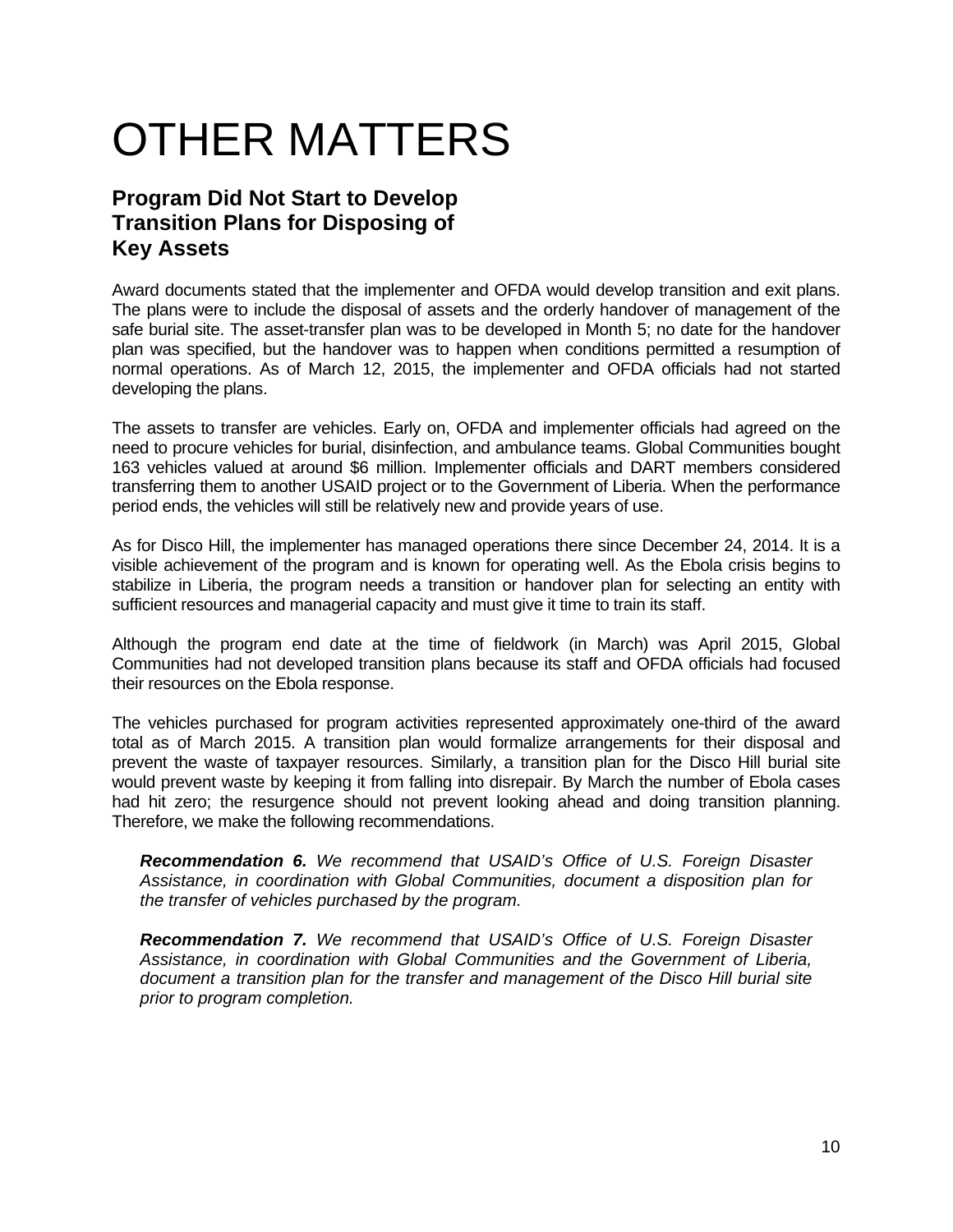#### **Porous Borders Threaten Progress**

The overall program goal is to assure a maximum level of community preparedness for and responsiveness to exposure to Ebola through program activities. The work done under the program has helped communities in Liberia prepare for exposure to Ebola, but any progress is at risk because of the weakness of border surveillance.

 estimated 55 to 100 unofficial or illegal border-crossing points between Liberia and Guinea and Although Liberia was declared Ebola-free on May 9, 2015, cases were still present in neighboring Sierra Leone and Guinea. Various sources, including Liberian Government officials, traditional leaders, a CDC official, and a WHO official, noted that Ebola came to Liberia via Guinea and that cross-border transmission remains a risk. Liberian border officials said they couldn't monitor the Sierra Leone.

OFDA and implementer officials did not initially design activities to address border surveillance because they focused on conducting safe burials, social mobilization, and contact tracing.

 We raised this concern with DART members. They said they planned to modify the award to fund 2015, that included implementing and developing border surveillance activities, as well as rolling border surveillance activities. After fieldwork ended, OFDA signed a fourth modification on May 5, out and scaling up cross-border coordination.

Given that action, we make no recommendation.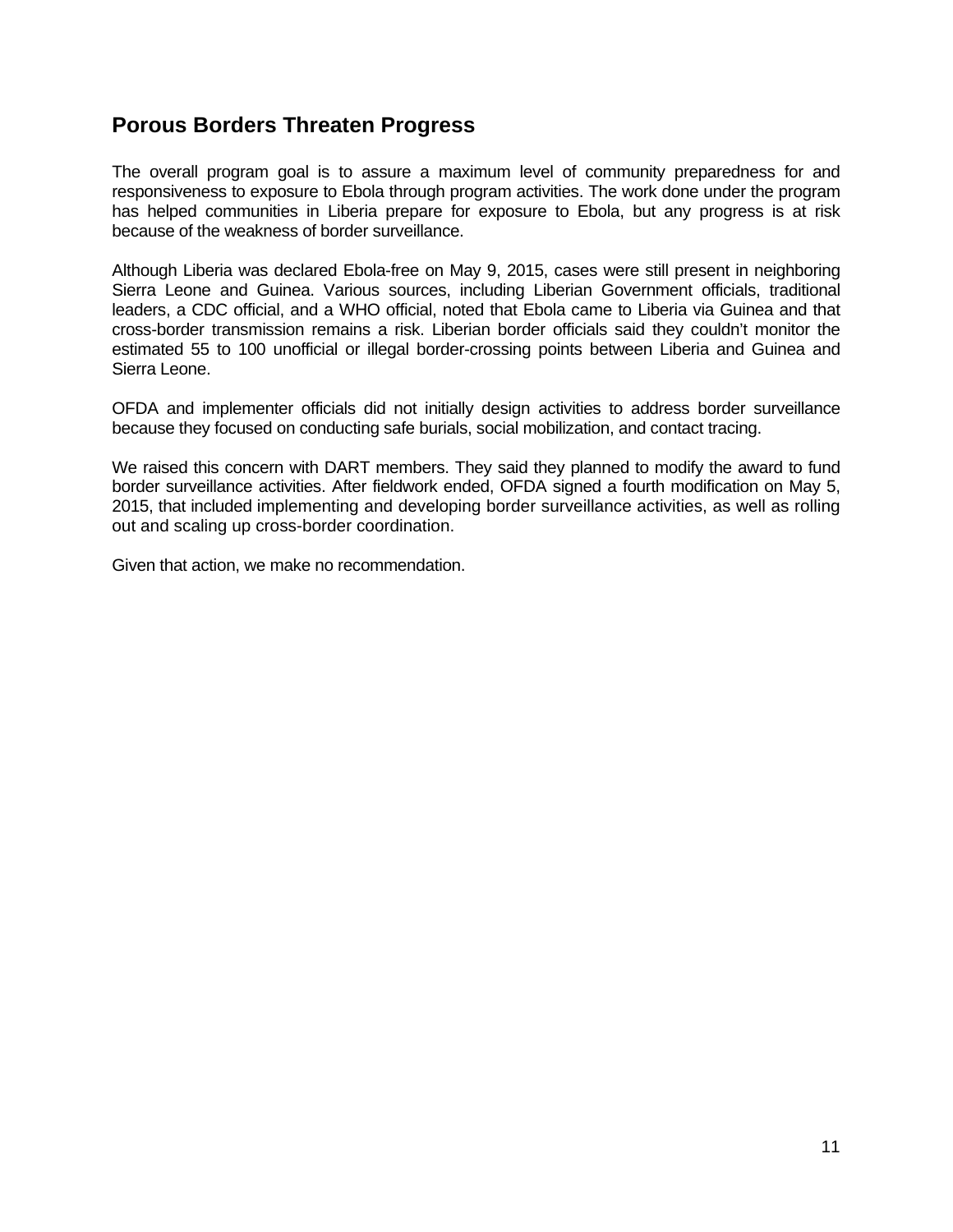## EVALUATION OF MANAGEMENT **COMMENTS**

In responding to the draft report, OFDA officials agreed with all seven recommendations. We acknowledge OFDA's management decisions on them all and final action on Recommendation 2. RIG/Dakar did not agree with OFDA's management decisions on Recommendations 2 and 3.

**Recommendation 1.** USAID/OFDA officials decided to develop indicators that measure effectiveness in responding to an epidemic. They planned to include these new indicators in an addendum to *USAID/OFDA Guidelines for Proposals* by October 31, 2016. We acknowledge OFDA's management decision.

and outcome indicators that collectively measured program effectiveness. **Recommendation 2.** USAID/OFDA officials decided the program had identified relevant output

 of the training. Finally, although the indicator *Average percentage of total burials completed with*  We acknowledge OFDA's management decision and final action. However, we disagree that the program indicators collectively measured program effectiveness. Of the seven indicators cited in management comments, five were in use during the audit and provided limited information. The indicators *Number and percentage of county-level traditional leaders publicly committed to Ebola prevention activities, Number of public consultation campaigns completed for Montserrado Safe Burial Site development,* and *Number of safe burials completed in the safe*  burial area<sup>5</sup> did not have targets that would allow for comparison with actual results. The indicator *Number of people trained, disaggregated by sex, in the use and proper disposal of medical equipment and consumables* among others, measured only completion, not the effects, *a 24-hour countywide response time* could potentially measure higher-level results, the audit found that program officials did not capture data for this indicator accurately (page 6).

**Recommendation 3.** Although USAID/OFDA officials agreed, they said using direct deposit in Liberia is not possible. Moreover, they said using identification cards in Liberia is impractical and could be seen as conferring employee status, which would result in liabilities to the implementer under Liberian labor laws. Instead of implementing procedures, OFDA officials said they reviewed Global Communities' existing controls to mitigate the risk of inaccurate payments and determined they were appropriate.

We acknowledge OFDA's management decision but do not agree that controls observed during the audit for cash payments mitigate the risk identified. Moreover, OFDA officials did not identify new controls in their management comments. For final action, USAID/OFDA officials need to provide evidence of their review and determination of risk to the Audit Performance and Compliance Division in the Office of the Chief Financial Officer.

**Recommendation 4.** USAID/OFDA officials agreed and decided to include in the next version of their field operations guide (to be issued by October 31, 2016) standard operating procedures

 $\overline{a}$ 

 $5$  As noted in the finding on page 6, it is unclear if achieving a target number of burials would reduce Ebola deaths.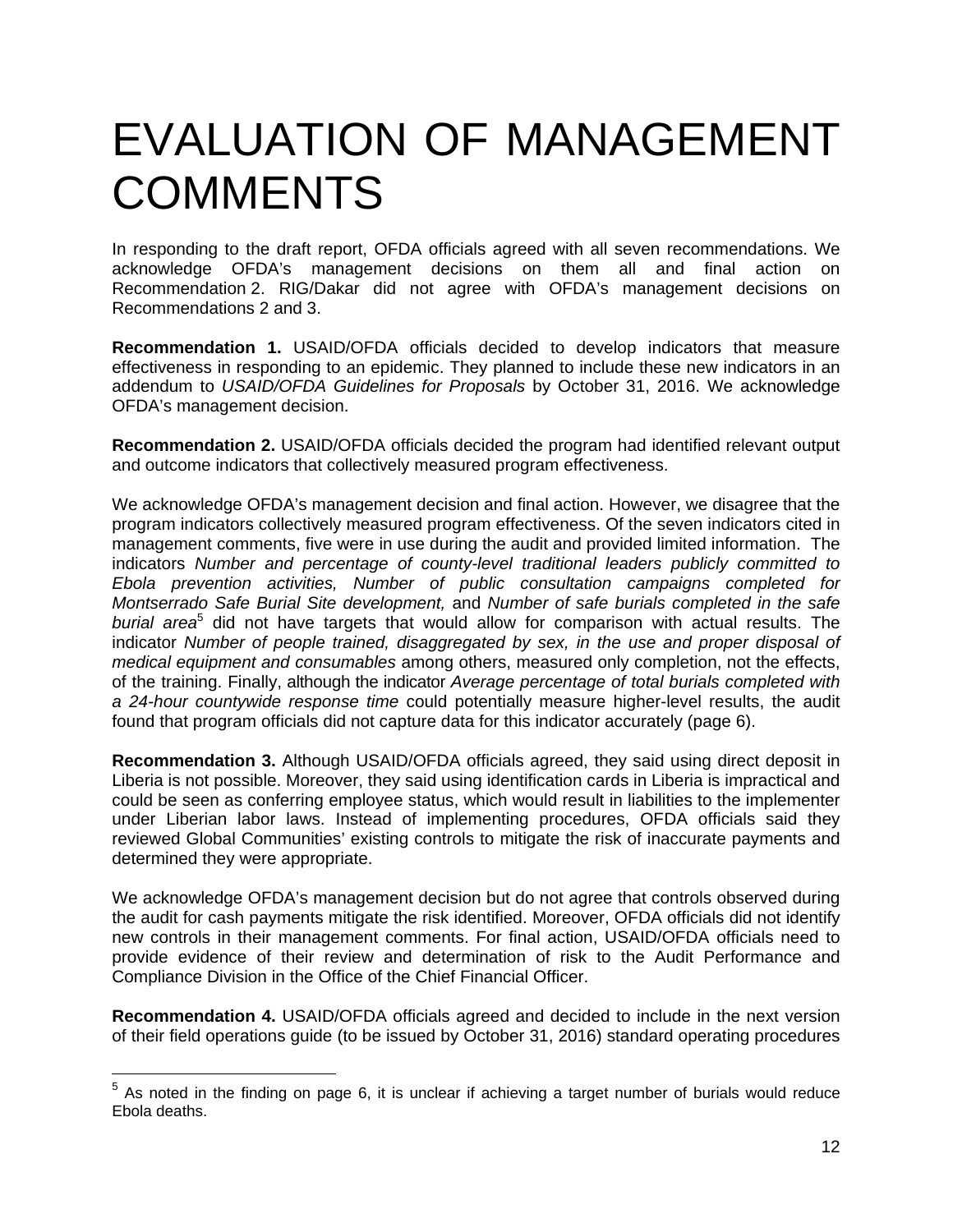requiring rotating DART members to transfer program information. In addition, they plan to require site visit reports to assist in verifying activities. Accordingly, we acknowledge OFDA's management decision.

**Recommendation 5.** USAID/OFDA officials agreed and decided to verify that selected data agree to source documents and are accurate in quarterly reports. They planned to implement these procedures by July 31, 2016. Accordingly, we acknowledge OFDA's management decision.

**Recommendation 6.** USAID/OFDA officials agreed and said they started developing asset disposition plans in May 2015. However, because the program is still active, they decided to implement the recommendation by July 31, 2016. Accordingly, we acknowledge OFDA's management decision.

**Recommendation 7.** While USAID/OFDA officials agreed with the recommendation, they said RIG/Dakar based it on an incorrect assumption: that the program planned to provide long-term management of the burial site. Still, OFDA officials said that the implementer documented a transition plan in which the Government of Liberia planned to retain institutional knowledge of the burial site by hiring implementer employees to manage it.

In fact, RIG/Dakar did not base the recommendation on an assumption, but on grant documents. The grant (Modification 3) stated that, "Global Communities will work closely with the Government of Liberia and the private sector to place management of burials into local control as soon as is safe and feasible to return to more normal operating procedures and industry status quo." Thus, a transition plan for the transfer and management of the safe burial site was a grant requirement. Accordingly, we acknowledge OFDA's management decision. For final action, USAID/OFDA officials need to provide evidence of the documented transition plan to the Audit Performance and Compliance Division in the Office of the Chief Financial Officer.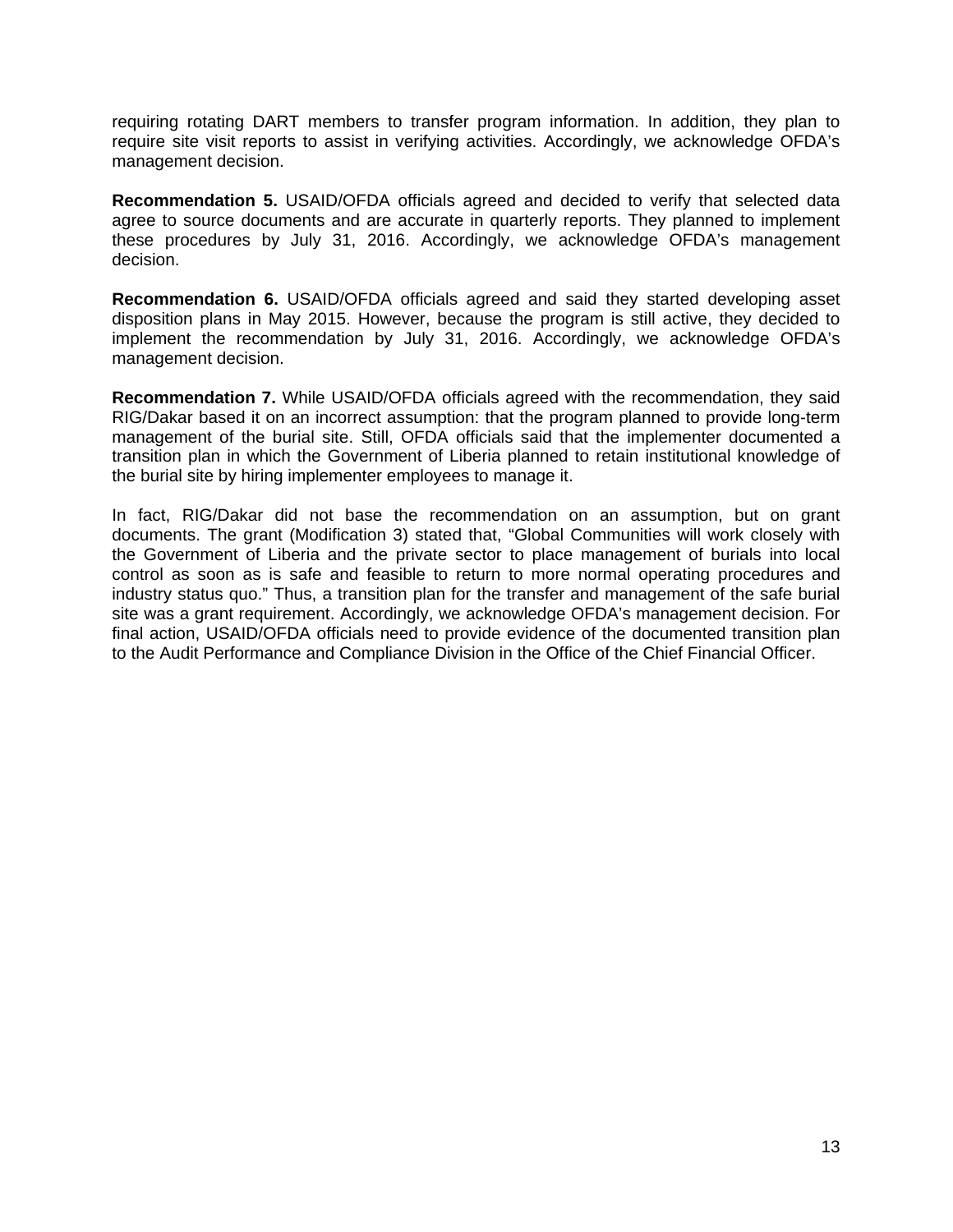# SCOPE AND METHODOLOGY

### **Scope**

We conducted this performance audit in accordance with generally accepted government auditing standards. They require that we plan and perform the audit to obtain sufficient, appropriate evidence to provide a reasonable basis for our findings and conclusions, in accordance with our audit objective. We believe the evidence obtained provides that reasonable basis.

The objective of the audit was to determine whether USAID/OFDA was achieving its intended results to assure a maximum level of community preparedness for and responsiveness to exposure to Ebola through effective social mobilization, case detection, and case management. The audit focused on activities and performance results from August 22, 2014, to March 1, 2015. We did additional work after this date as required to determine the extent to which observations were still valid. As of March 1, 2015, USAID/OFDA had obligated about \$20.8 million and disbursed approximately \$17.2 million under the program. After fieldwork, USAID/OFDA signed a fourth modification increasing the award to \$32.1 million.

We performed fieldwork in Liberia from March 2 to March 20, 2015, at USAID/Liberia and Global Communities' offices in Monrovia. We conducted interviews and visited activity sites in four counties: Grand Cape Mount, Lofa, Margibi, and Montserrado. In planning and performing the audit, we assessed the significant controls that OFDA and Global Communities used to manage the program and ensure oversight of program activities. These included AOR designation letters, Agency guidance specific to International Disaster Assistance funding, the award and three modifications, monitoring plans, and quarterly progress reports. We also reviewed OFDA's fiscal year 2014 assessment of internal controls required by the Federal Managers' Financial Integrity Act of 1982.

The audit team did not make a determination as to whether the program was achieving its intended results through the case detection component with contact-tracing activities because the audit team learned upon starting fieldwork that case detection was a minor component of the program when compared with case management and social mobilization. When the audit team began fieldwork, the most recently confirmed case of Ebola in Liberia was February 19, 2015, thereby limiting contact-tracing activities for response organizations in the country.

### **Methodology**

To answer the audit objective, we first reviewed program documents including the grant agreement, quarterly progress and financial reports, the implementing partner's baseline report, and the monitoring plan. During fieldwork, the audit team interviewed DART members and staff from USAID/Liberia's Program and Financial Management Offices. We interviewed Global Communities' chief of party, emergency response officer, and local program staff—workers from burial, disinfection, and ambulance teams and Disco Hill Cemetery service providers. We also spoke with traditional leaders, officials with the Ministries of Health and Internal Affairs, and representatives from WHO and CDC familiar with program activities.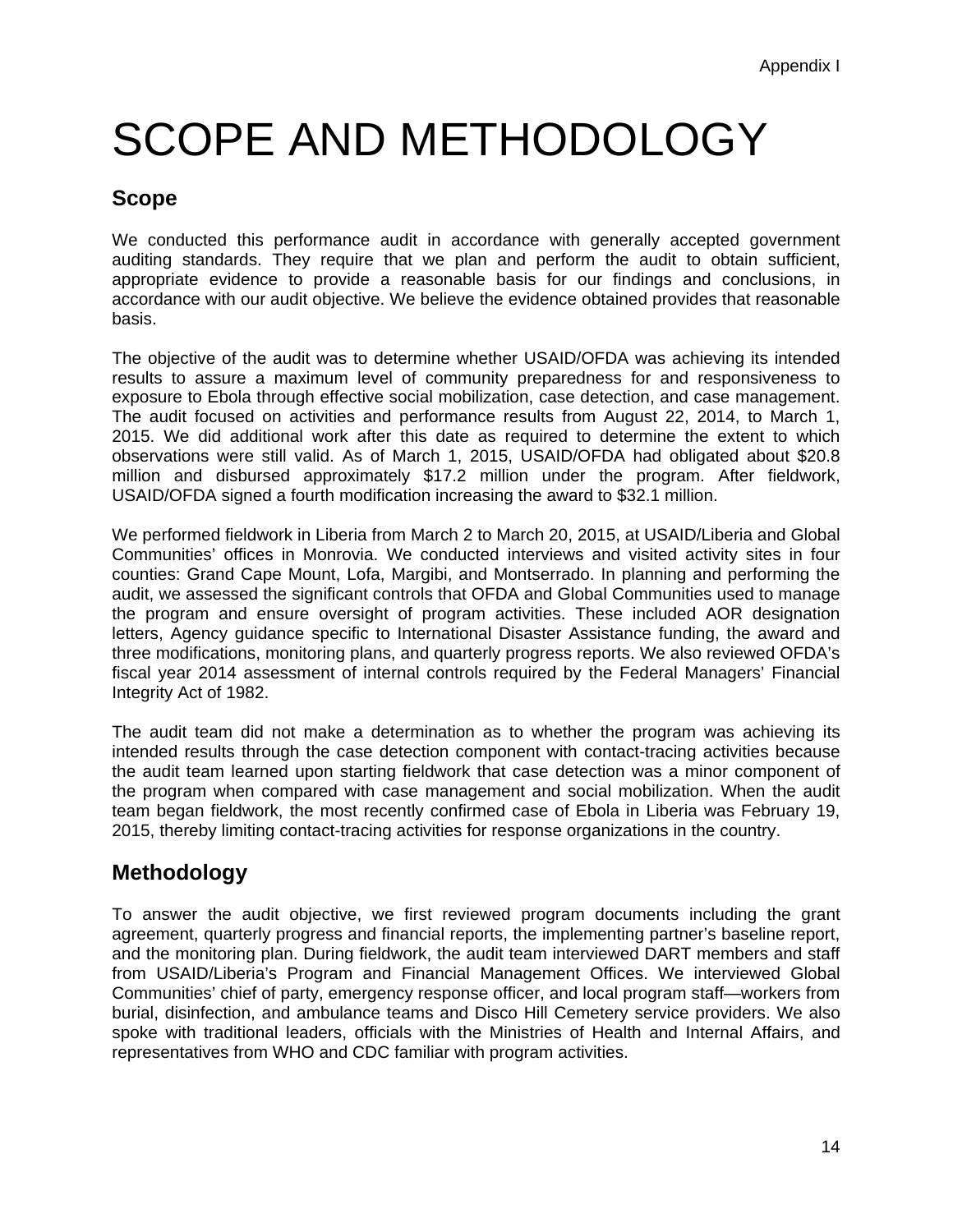To obtain an understanding of program goals, activities, and accomplishments, we reviewed program documents and interviewed mission, government, and implementer officials. We verified reported results by reviewing source documents, interviewing interested parties mentioned above, and observing program activities. We evaluated performance against the grant agreement and results reported in the second quarterly progress report as of December 31, 2014.

indicator testing are representative but cannot be projected to the intended population. To validate performance results and answer the audit objective, we judgmentally selected 10 indicators out of 18 based on their importance to program success. We selected them with input from DART and implementer officials. In doing so, we relied on the computer-processed data contained in Microsoft Excel/Database maintained by Global Communities. The results of our work indicated errors or incompleteness in some of the data elements, and using that data would probably have led to an incorrect conclusion given the intended use of the data. However, we obtained a reasonable level of assurance by seeking evidence from other sources, such as site visit observations, login sheets, and interviews with beneficiaries and government officials. When the computer-processed data are viewed with these other types of evidence, we believe the opinions, conclusions, and recommendations in the report are valid. The results of the

In addition, from the 15 counties the implementer operated in, we judgmentally selected three sites to visit. Two of these sites had Ebola outbreaks that the implementer had responded to, and another led to the change in burial policy. Because selection was judgmental, the results cannot be projected to the intended population.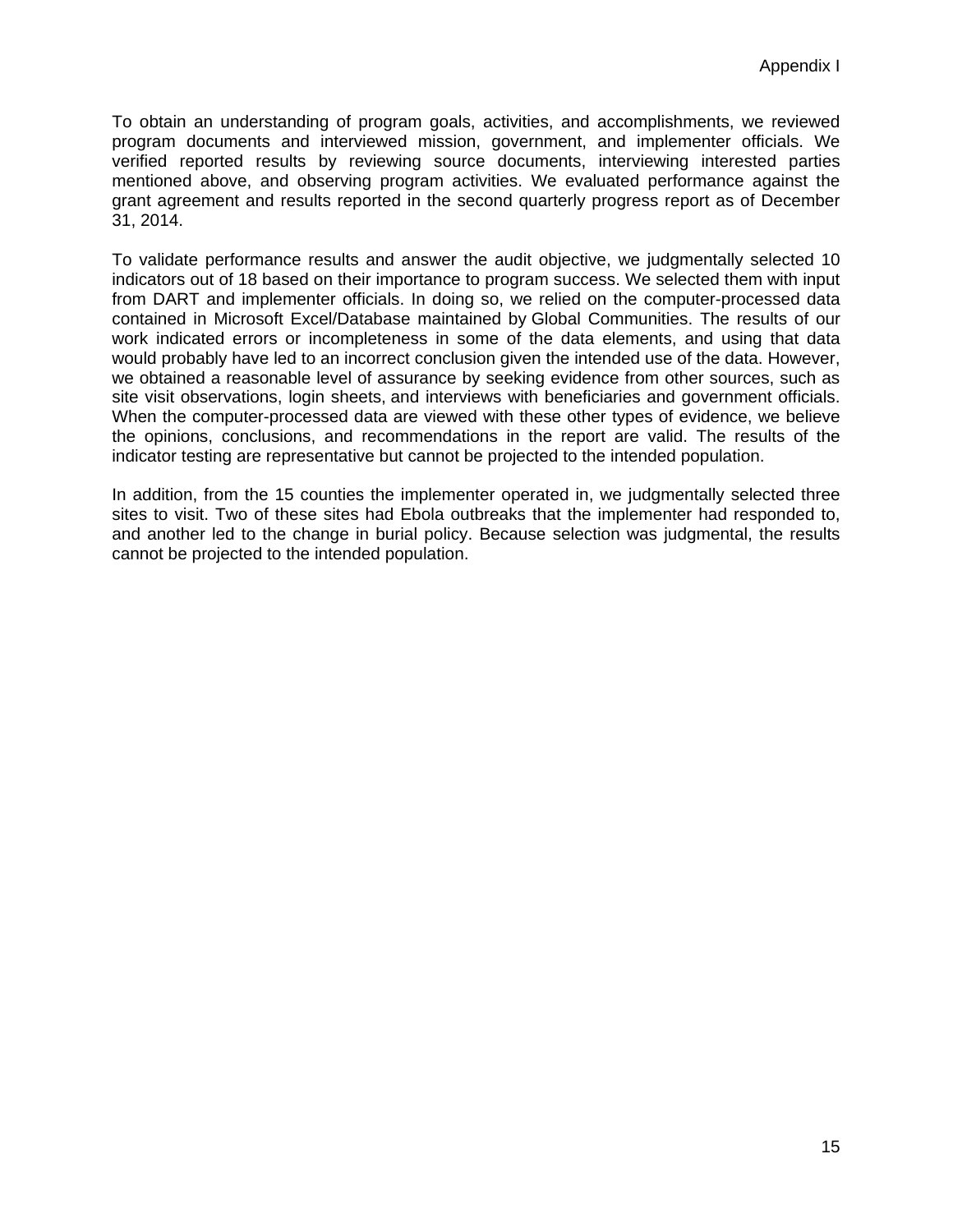## MANAGEMENT COMMENTS



November 2, 2015

#### **MEMORANDUM**

**TO:** Regional Inspector General/Dakar, Abdoulaye Gueye

**FROM:** DCHA/OFDA Director, Jeremy Konyndyk /s/

**SUBJECT:** Management Decision for the Audit of Selected Ebola-Response Activities Managed by USAID's Office of U.S. Foreign Disaster Assistance in Liberia (Report No. 7-669-15-00X-P)

The Bureau of Democracy, Conflict and Humanitarian Assistance, Office of U.S. Foreign Disaster Assistance (DCHA/OFDA) requests OIG acknowledgement of the management decision for recommendations 1 through 7.

**Recommendation 1:** Implement procedures to identify, include in its standard set, and monitor performance indicators that measure effectiveness in responding to an epidemic.

**Management Decision:** USAID/OFDA agrees with this recommendation and will develop indicators that measure effectiveness in responding to an epidemic into the next standard revision of the USAID/OFDA Guidelines for Proposals. While a revision is not planned currently, the Guidelines are typically revised every five years. Since some time may pass before the next revision, USAID/OFDA will develop and issue an addendum that addresses indicators for epidemic responses.

We would also like to note that while these specific indicators were not in our standard set at the onset of the Ebola Virus Disease outbreak, numerous indicators were developed for this program. The USAID/OFDA Guidelines for Proposals allows for the creation of custom indicators, and custom indicators were used throughout this response. For example, we worked with Global Communities to introduce the following, among many others:

- Number and percentage of county-level traditional leaders publicly committed to Ebola prevention activities;
- Number of public consultation campaigns completed for Montserrado Safe Burial Site development;
- Number of safe burials completed in the safe burial area;
- Number of community clusters establishing active border and health surveillance system;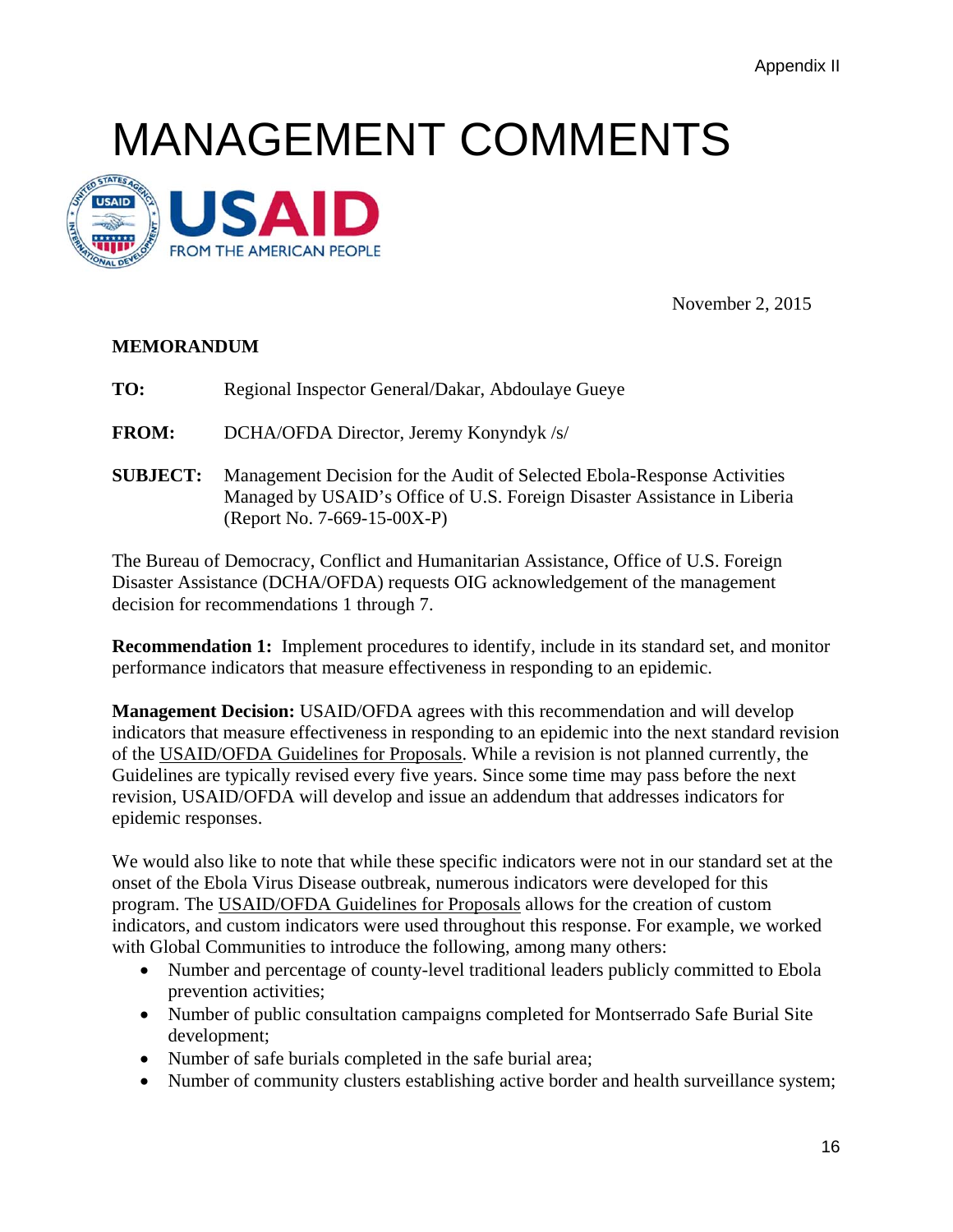- Number of Ebola cases reported during the last three months of the program in Liberian border clusters;
- Number of people trained, disaggregated by sex, in the use and proper disposal of medical equipment and consumables; and
- Average percentage of total burials completed with a 24 hour country-wide response time for burial teams.

Development of custom indicators during the development and lifecycle of a program is critical for disaster responses, such as the Ebola Virus Disease response, where new or innovative approaches are required. The specific custom indicators developed for this response will be used to inform the new set of standard indicators for epidemic responses that will be included in the addendum and eventual guideline revision. USAID/OFDA expects the referenced addendum to be completed no later than October 31, 2016.

**Recommendation 2:** In coordination with Global Communities, implement procedures to identify and monitor performance indicators that measure program effectiveness.

 **Management Decision**: USAID/OFDA agrees with this recommendation. As indicated in our response to Recommendation 1, throughout the program USAID/OFDA identified and included 24 relevant indicators that include output and outcome indicators, 7 of which are specified above, that collectively, measure program effectiveness to the extent possible in the performance period. USAID/OFDA considers this recommendation completed at this time as these indicators have already been incorporated into the program.

**Recommendation 3:** In coordination with Global Communities, implement procedures to improve controls over payments to burial and disinfection team members by depositing salaries directly in bank accounts when possible or confirming team members' identities with identification cards.

**Management Decision:** USAID/OFDA agrees that improved controls over payments to burial and disinfection team members would reduce risk, and therefore agrees with this recommendation. However, the use direct deposit of salaries into bank accounts is not practical or possible in Liberia's cash-based economy. The banking system is weak, with ATMs that are not replenished regularly and physical banks few and far between. Using identity cards for confirmation is also impractical as most Liberians lack official government-issued documentation and/or ID cards with photographs. Most other forms of identification such church or professional membership cards do not have a photograph, unique number, or other singular defining feature with which to adequately validate the individual's identity. Global Communities, in consultation with local legal counsel, opted against issuing temporary workers with photo ID cards. Providing temporary workers with employee identification cards similar to those issued to Global Communities salaried personnel could be interpreted as conferring employee status and result in significant liabilities to Global Communities under Liberian labor laws.

In light of these challenges, Global Communities developed and implemented this activity with several measures in place to mitigate this identified risk. These include detailed accounting of all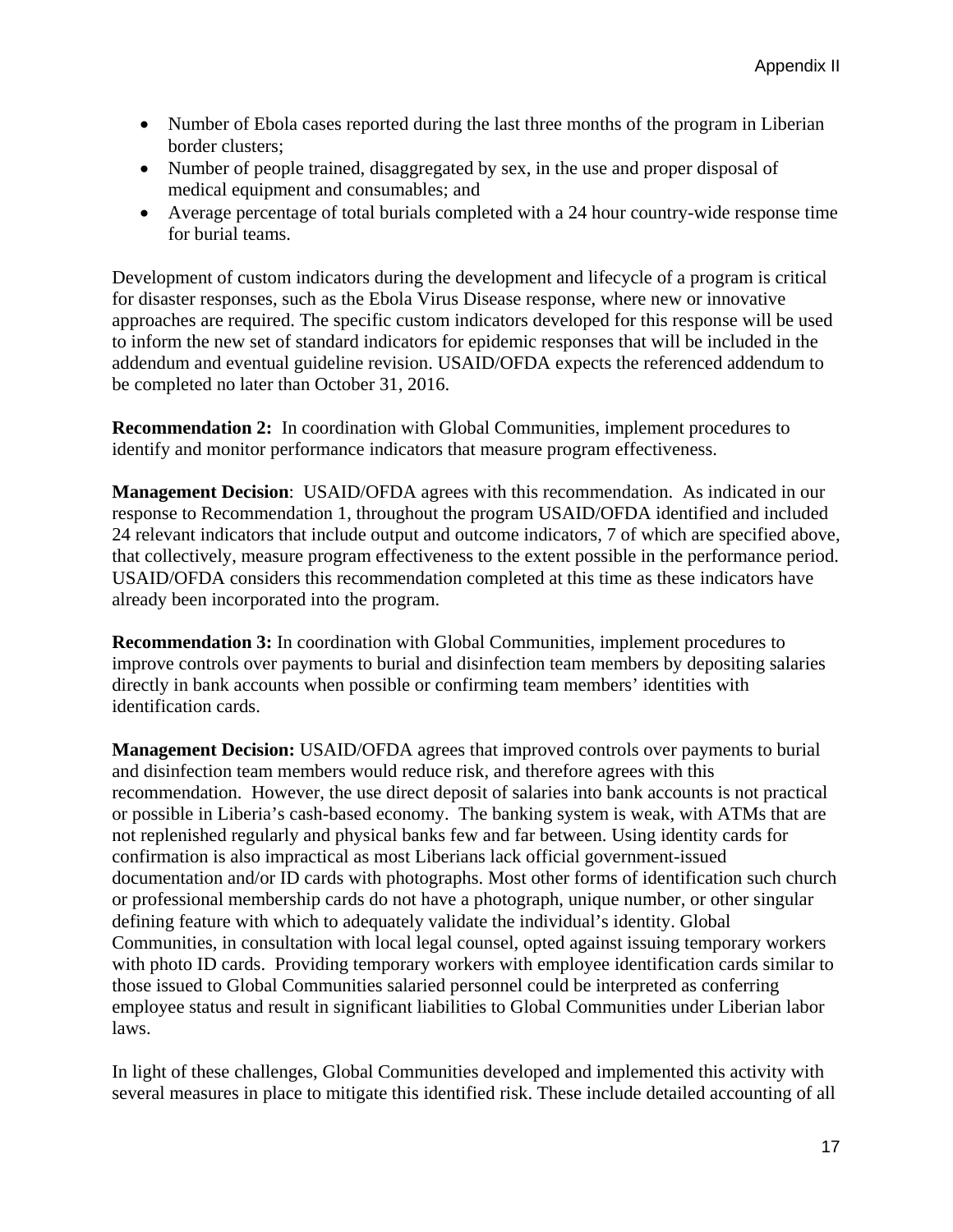temporary workers eligible for payment, in-person payment methodologies with County Health Team Officials and Global Communities local supervisors providing confirmation of identity and validity of payment, and signature and thumb print requirements for payment, among others.

USAID/OFDA has reviewed this risk and determined that the mitigation measures put in place by Global Communities are appropriate and has verified that these controls are operating as designed to mitigate the risk of inaccurate payments to team members.

**Recommendation 4:** Implement standard operating procedures for rotating Disaster Assistance Response Team members to transfer program information. These procedures should include documenting site visits and all other efforts to verify program activity.

**Management Decision:** USAID/OFDA agrees with these recommendations. Standard operating procedures for rotating Disaster Assistance Response Team Members are already included in the draft of the next version of the USAID/OFDA Field Operations Guide, which serves as the handbook for all Disaster Assistance Response Teams. In addition, USAID/OFDA will begin the process of creating site visit report requirement that will assist in program activity verification. This will include a standard report template to be used with all site visits and will be included in the AOR/COR file. Guidance and appropriate training for staff on the use of the template will also be developed. USAID/OFDA expects all components of this program activity verification requirement to be developed, trained, and implementation underway by October 31, 2016.

**Recommendation 5:** In coordination with Global Communities, implement procedures to verify that reported results are accurate.

**Management Decision:** USAID/OFDA agrees with this recommendation. Along with the planned improvements in site visit reporting indicated in response to recommendation 4, staff will work with Global Communities to verify selected data reported in quarterly reports and to source documents to verify that reported results are accurate. As the program is nearing completion, our efforts will focus on the final program report expected by July 31, 2016.

**Recommendation 6:** In coordination with Global Communities, document a disposition plan for the transfer of vehicles purchased by the program.

**Management Decision:** USAID/OFDA agrees with this recommendation. USAID/OFDA began developing disposition plans for the entire Ebola Virus Disease response in May 2015, and has been implementing those plans in coordination with the CO/AO in tranches according to program end dates. At the time of the auditor's visit, the Disaster Assistance Response Team deemed developing a disposition plan for the Global Communities program premature; however, plans for the transfer of vehicles are currently in development and remain on track according to the program end date. We are working closely with USAID/Liberia colleagues and Global Communities to identify and transfer vehicles to Mission-funded partners in phases as Global Communities finishes its work and new Mission-funded partners begin their activities. The disposition plan will be presented for USAID Agreement Officer approval in tranches. As Global Communities is still active in all counties, no vehicles have been disposed yet. USAID/OFDA anticipates that final disposition will be completed by July 31, 2016.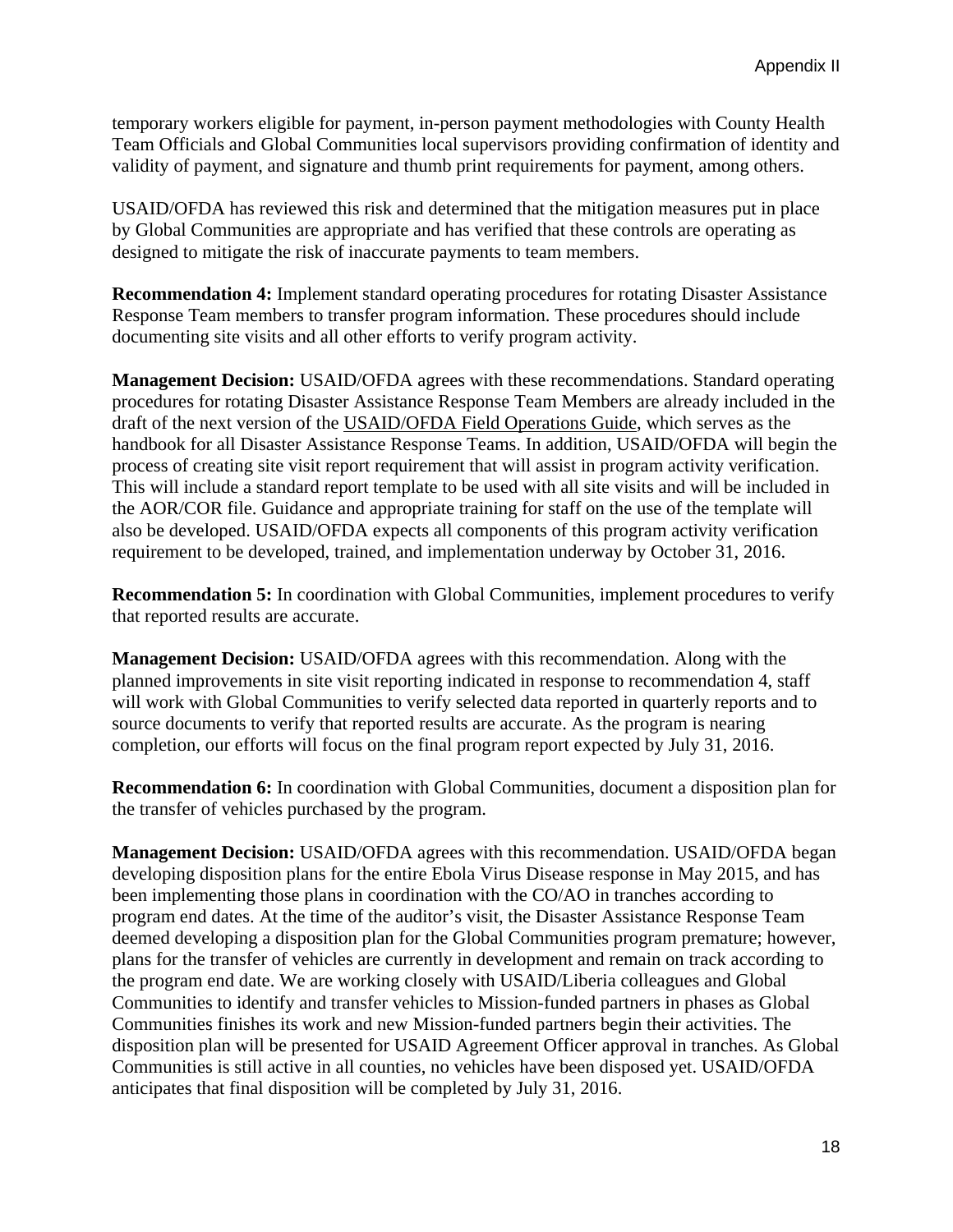**Recommendation 7:** In coordination with Global Communities and the Government of Liberia, document a transition plan for the transfer and management of the Disco Hill burial site prior to program completion.

**Management Decision:** USAID/OFDA agrees with this recommendation, although it is based on an incorrect assumption that this program was intended to provide long-term management and oversight of the Disco Hill burial site. The management and long-term responsibility of the Disco Hill burial site always belonged to the Government of Liberia. USAID/OFDA implemented this program as a short-term, emergency effort to address the acute crisis associated with this outbreak. Global Communities provided short-term surge support to the safe burial process during the crisis. With that stated, during this time, Government of Liberia staff worked alongside Global Communities staff and received peer mentoring on operations. Furthermore, in the Global Communities' program transition plan, the Government of Liberia outlined its intent to hire Global Communities cemetery staff to maintain institutional knowledge. As of June 30, 2015, the Government of Liberia had integrated three former Global Communities Disco Hill employees into its official payroll. From USAID/OFDA's perspective, this transfer of knowledge and staff will help improve the Government of Liberia's ability to continue managing the Disco Hill burial site and is an appropriate degree of support for International Disaster Assistance funds. The long-term sustainability of the site remains the responsibility of the Government of Liberia.